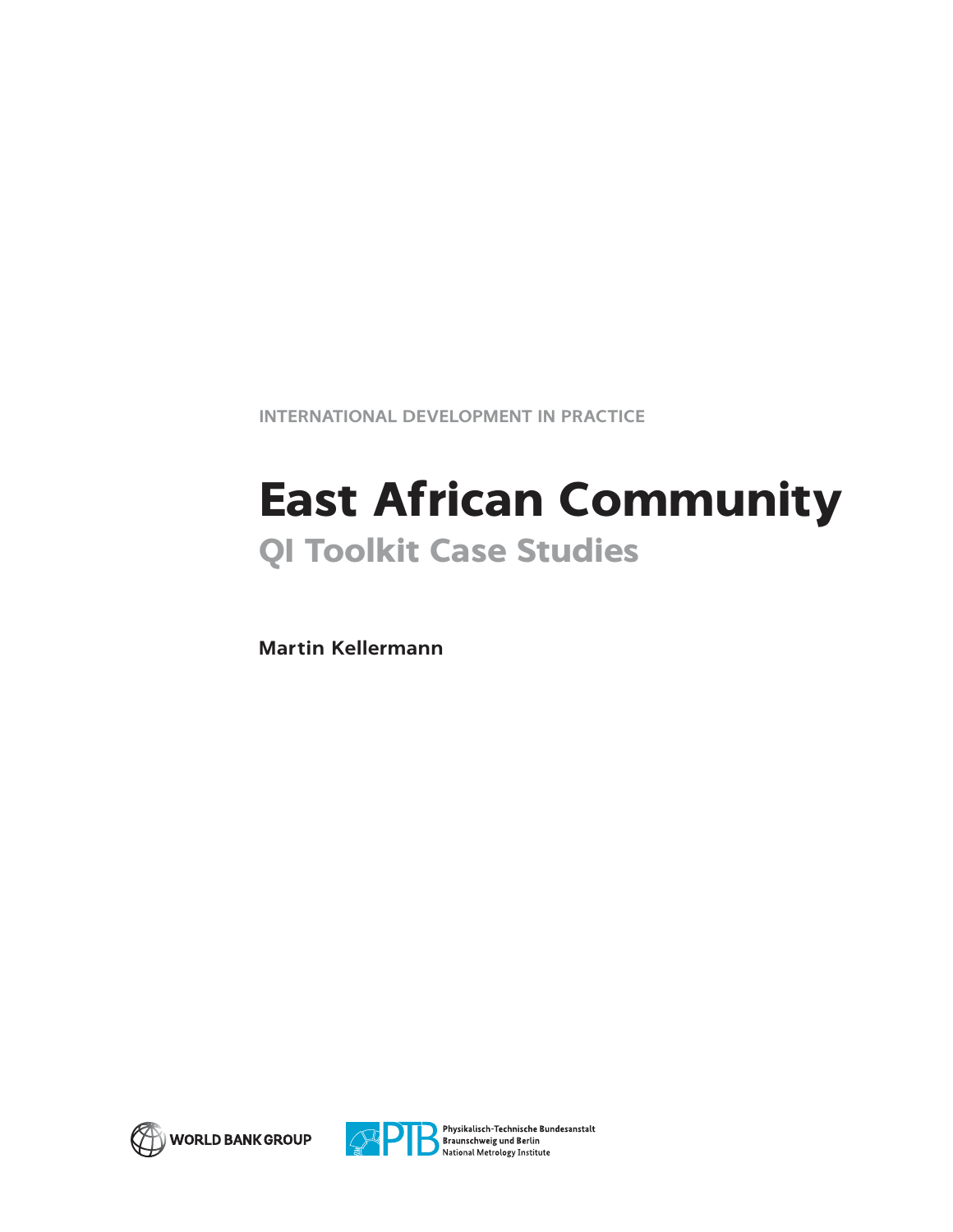© 2019 by International Bank for Reconstruction and Development / The World Bank and Physikalisch-Technische Bundesanstalt (PTB) 1818 H Street NW, Washington, DC 20433 Telephone: 202-473-1000; Internet: www.worldbank.org

Some rights reserved

1 2 3 4 22 21 20 19

Books in this series are published to communicate the results of Bank research, analysis, and operational experience with the least possible delay. The extent of language editing varies from book to book.

This work is a product of the staff of The World Bank with external contributions. The findings, interpretations, and conclusions expressed in this work do not necessarily reflect the views of The World Bank, its Board of Executive Directors, or the governments they represent, or those of PTB. The World Bank and PTB do not guarantee the accuracy of the data included in this work. The boundaries, colors, denominations, and other information shown on any map in this work do not imply any judgment on the part of The World Bank and/or PTB concerning the legal status of any territory or the endorsement or acceptance of such boundaries.

Nothing herein shall constitute or be considered to be a limitation upon or waiver of the privileges and immunities of The World Bank, all of which are specifically reserved.

#### **Rights and Permissions**



This work is available under the Creative Commons Attribution 3.0 IGO license (CC BY 3.0 IGO) http:// creativecommons.org/licenses/by/3.0/igo. Under the Creative Commons Attribution license, you are free to copy, distribute, transmit, and adapt this work, including for commercial purposes, under the following conditions:

- **Attribution**—Please cite the work as follows: Kellermann, Martin. 2019. "East African Community: QI Toolkit Case Studies." International Development in Practice. World Bank, Washington, DC; Physikalisch-Technische Bundesanstalt, Braunschweig, Germany. License: Creative Commons Attribution CC BY 3.0 IGO
- **Translations**—If you create a translation of this work, please add the following disclaimer along with the attribution: *This translation was not created by The World Bank and should not be considered an official World Bank translation. The World Bank shall not be liable for any content or error in this translation.*
- **Adaptations**—If you create an adaptation of this work, please add the following disclaimer along with the attribution: *This is an adaptation of an original work by The World Bank. Views and opinions expressed in the adaptation are the sole responsibility of the author or authors of the adaptation and are not endorsed by The World Bank.*
- **Third-party content**—The World Bank does not necessarily own each component of the content contained within the work. The World Bank therefore does not warrant that the use of any third-partyowned individual component or part contained in the work will not infringe on the rights of those third parties. The risk of claims resulting from such infringement rests solely with you. If you wish to re-use a component of the work, it is your responsibility to determine whether permission is needed for that re-use and to obtain permission from the copyright owner. Examples of components can include, but are not limited to, tables, figures, or images.

All queries on rights and licenses should be addressed to World Bank Publications, The World Bank Group, 1818 H Street NW, Washington, DC 20433, USA; e-mail: pubrights@worldbank.org.

Cover photo: © monsitj / iStockphoto.com. Used with permission; further permission required for reuse. Cover design: Debra Naylor / Naylor Design Inc.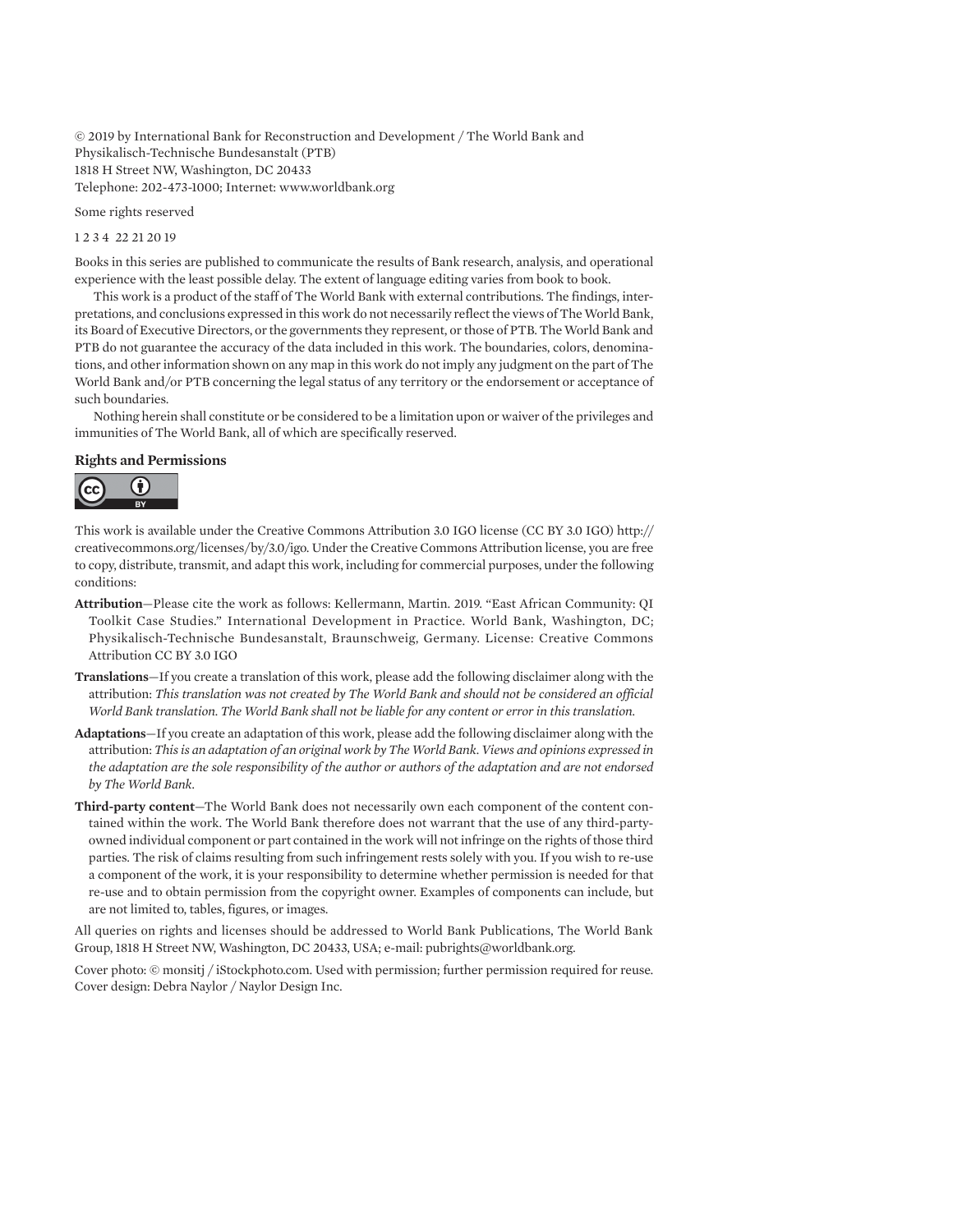# **Contents**

*Acknowledgments 39 About the Author 41 Abbreviations 43* Executive summary 45 Regional and country context 47 QI History in the EAC 48 Objectives and project components 49 Objectives 49 Design and implementation 50 Outcomes 53 Final evaluations 55 Increased use of national QI services 55 Overall progress 58 Challenges 59 Private sector engagement 60 Key success factors 61 Lessons learned 62 Conclusion 63 Notes 64 References 65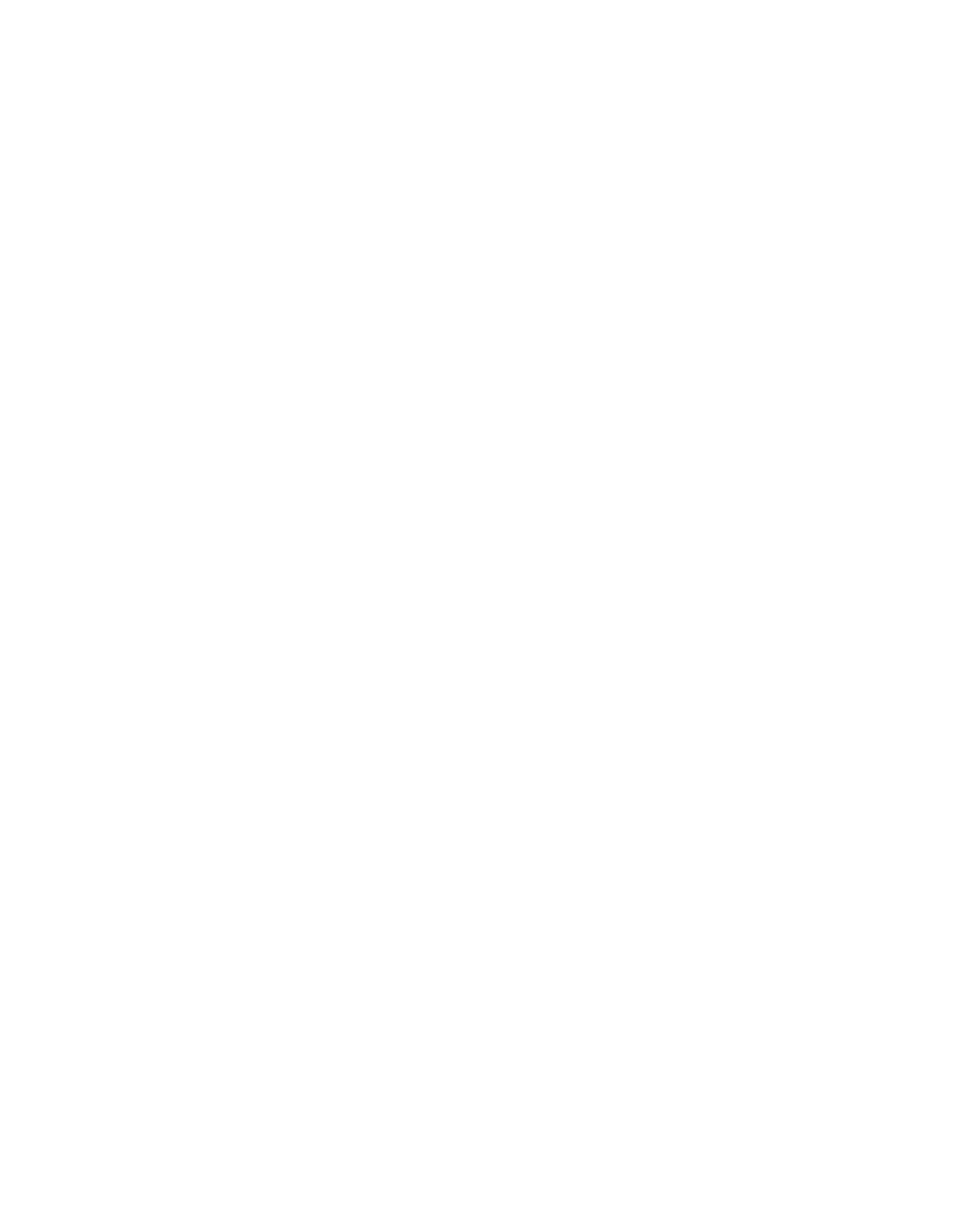# **Acknowledgments**

The content of this publication was developed jointly by the World Bank Group and the National Metrology Institute of Germany (PTB). The preparation of this toolkit was initiated by Christine Zhenwei Qiang, practice manager for the Global Investment and Competition Unit of the World Bank's Macroeconomics, Trade & Investment (MTI) Global Practice. It was subsequently led by Catherine Masinde, practice manager for the MTI Global Practice's Global Business Regulation Unit. The principal author of this toolkit is global quality infrastructure (QI) consultant Martin Kellermann.

The World Bank and PTB team that oversaw and contributed heavily to this publication consisted of Andrei Mikhnev, World Bank lead private sector specialist; Wafa Aranki, World Bank senior private sector specialist; Bin Zhai, World Bank private sector specialist; Susanne Wendt, PTB project coordinator; Solomon Stavis, World Bank consultant; and Alexis Valqui, PTB consultant.

The team would like to thank Marion Stoldt, Ulf Hillner, Selma Rasavac, and Miles McKenna for their excellent suggestions and thoughtful contributions.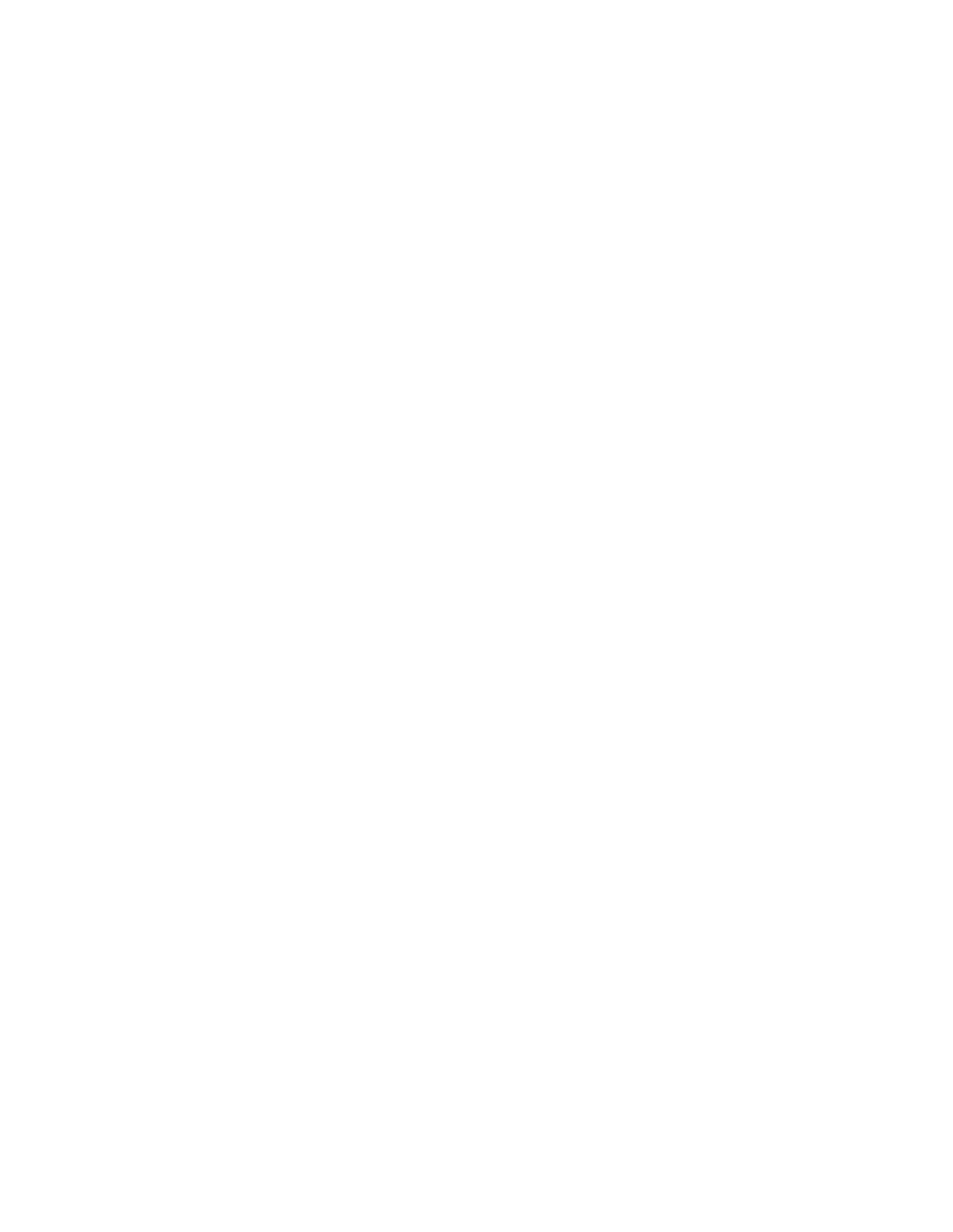# **About the Author**

**Martin Kellermann** has more than 40 years of experience working in quality infrastructure (QI), first in the South African Bureau of Standards and thereafter as a consultant all over the world. He has worked in Central Asia, the Middle East, East Africa, West Africa, and East Asia, advising governments and QI institutions on policy, strategy, and the reengineering of business activities, as well as facilitating the drafting of national quality policies and QI legislation. During this time, he worked with the World Bank, National Metrology Institute of Germany, International Organization for Standardization, International Trade Centre, United Nations Industrial Development Organization, United Nations Development Programme, and many other organizations, and he has contributed to and authored multiple publications on QI.

Kellermann holds a master's degree in mechanical engineering from Pretoria University. He has also studied accountancy at the University of the Witwatersrand's Graduate School of Business Administration and participated in the Executive Education Program of the Haas School of Business, University of California, Berkeley. Currently, Kellermann lives with his wife in South Africa.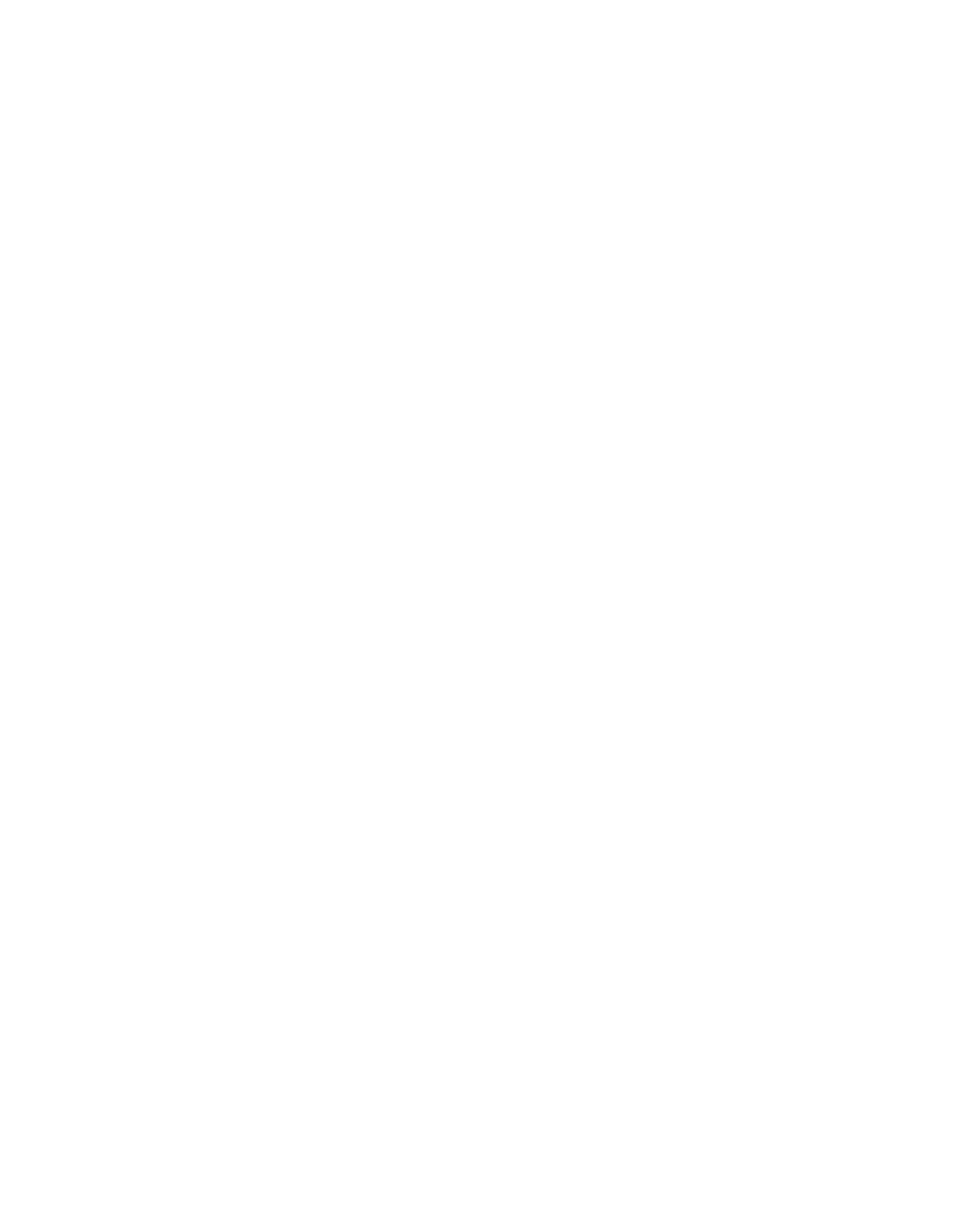# **Abbreviations**

| AFRAC                | <b>African Accreditation Cooperation</b>                   |
|----------------------|------------------------------------------------------------|
| <b>AFRIMETS</b>      | Intra-Africa Metrology System                              |
| <b>ARSO</b>          | African Organisation for Standardisation                   |
| BMZ                  | Federal Ministry for Economic Cooperation and              |
|                      | Development (Germany)                                      |
| <b>CEO</b>           | chief executive officers                                   |
| <b>EAAB</b>          | East African Accreditation Board                           |
| <b>EABC</b>          | East African Business Council                              |
| <b>EAC</b>           | East African Community                                     |
| <b>EASC</b>          | East African Standards Committee                           |
| <b>EPA</b>           | Economic Partnership Agreement (EU)                        |
| EU                   | European Union                                             |
| <b>ISO</b>           | International Organization for Standardization             |
| <b>KEBS</b>          | Kenya Bureau of Standards                                  |
| <b>KENAS</b>         | Kenya National Accreditation Service                       |
| <b>NSB</b>           | national standards body                                    |
| <b>PTB</b>           | National Metrology Institute of Germany                    |
| QI                   | quality infrastructure                                     |
| <b>RBS</b>           | Rwanda Bureau of Standards                                 |
| <b>SADC</b>          | Southern African Development Community                     |
| SQMT                 | Standardization, Quality Assurance, Metrology and Testing  |
| <b>SQMT</b> Act      | East African Standardization, Quality Assurance, Metrology |
|                      | and Testing Act                                            |
| <b>SQMT</b> Protocol | Protocol on Standardization, Quality Assurance, Metrology  |
|                      | and Testing                                                |
| <b>TBS</b>           | Tanzania Bureau of Standards                               |
| TBT Agreement        | Agreement on Technical Barriers to Trade (WTO)             |
| <b>UNBS</b>          | Uganda National Bureau of Standards                        |
| <b>UNIDO</b>         | United Nations Industrial Development Organization         |
| <b>WTO</b>           | World Trade Organization                                   |
|                      |                                                            |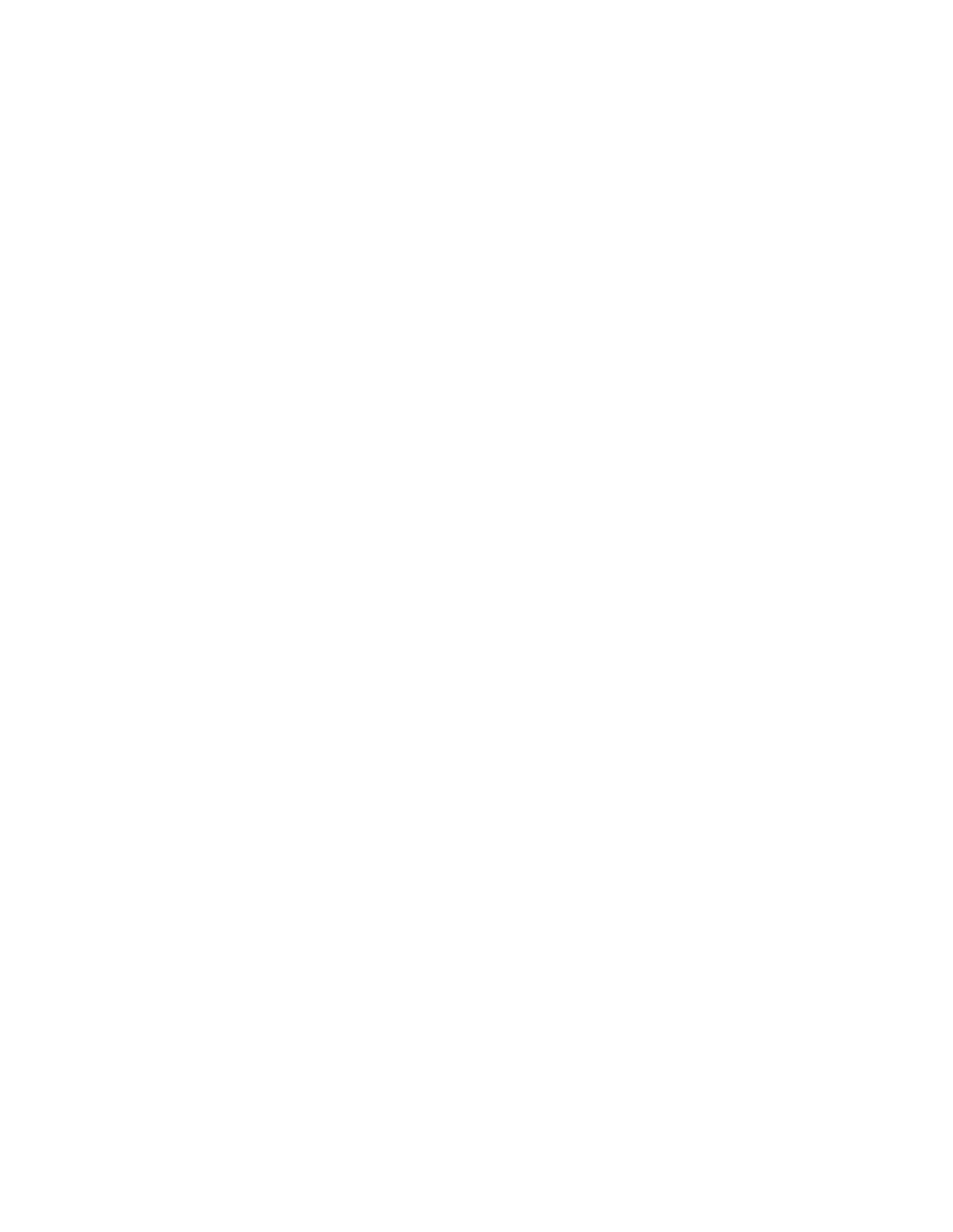# **East African Community**

*QI Toolkit Case Studies*

*Abstract: The realities and challenges of establishing a harmonized regional approach to standards, metrology, accreditation, and conformity assessment in a recently established trade region to support intraregional trade are many and varied. One of the major challenges is usually the dismantling of long-established national quality infrastructure (QI) systems proving to be nontariff barriers, as shown in the East African Community.* 

# **EXECUTIVE SUMMARY**

The current East African Community (EAC) became operational in 2000 with the signing of the EAC Treaty in 1999. It originally comprised Kenya, Tanzania, and Uganda. Burundi and Rwanda joined in 2007. A customs union was entered into in 2005, and a common market was launched in 2010. The German Federal Ministry for Economic Cooperation and Development (BMZ) funded a project, "Establishment of a Regional Quality Infrastructure in the East African Community (EAC)," which was implemented by the National Metrology Institute of Germany (PTB). The envisaged impact of the project was to enhance EAC integration through the harmonization of standards and technical regulation and to increase trade flows, thus contributing to economic growth and ultimately to poverty reduction.

The project was designed as a multilevel intervention, working on the meso level (institutional capacity building) as well as the macro level (policy and strategy reform). It was implemented in three phases over nine years with a total investment of €4.3 million:

- *Phase 1 (2004–07)* focused on the development of the enabling legislation the East African Community Standardization, Quality Assurance, Metrology and Testing Act (SQMT Act) of 2006 —and the establishment of the regional QI organizations.
- *Phase 2 (2007–10)* facilitated the realization of the requirements of the SQMT Act and supported improvements in the technical performance of the national QI organizations.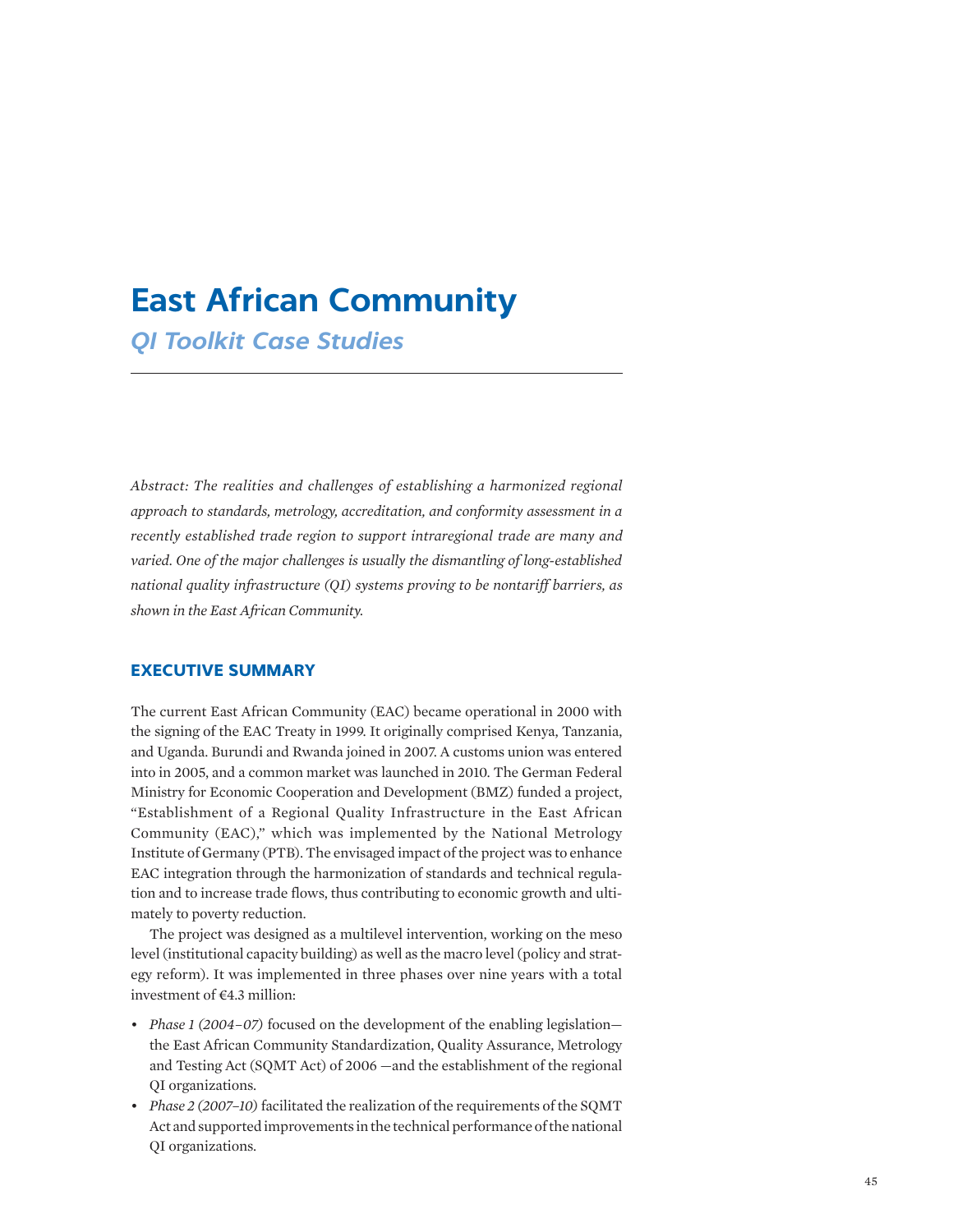• *Phase 3 (2011–13)* consolidated selected strategic activities of the previous two phases to enhance the sustainability of the regional structures and built further technical capacity in national QI organizations, with a specific focus on Burundi and Rwanda.

Notable successes of the overall project, from 2004 to 2013, included the following (table 1):

- *Development and promulgation of the SQMT Act*, in cooperation with the East African Secretariat and the partner states, as the foundation of QI harmonization in the EAC.
- *Extensive support of the East African Standards Committee (EASC)* and its technical subcommittees at the policy and strategy levels and in operational activities. Many EAC regulations were developed to support the implementation of the SQMT Act.
- *Harmonization of more than 1,000 regional standards* after the development of a proper standards development procedure.
- *Development of accreditation bodies.* The East African Accreditation Board (EAAB) was established, and the Kenya National Accreditation Service (KENAS) was institutionalized. Accreditation focal points were established in other partner states. A pool of trained assessors was created for the accreditation of medical, testing, and calibration laboratories.
- *Training of inspectors and harmonization of inspection processes,* leading to fewer inspections of products moving across borders in intra-EAC trade.
- *Improvements in metrology.* The metrology laboratories of the national standards bodies (NSBs) achieved improvements in their measurement uncertainties and expanded the range of services.

|  |  | TABLE 1 Snapshot of quality infrastructure (QI) reform in the East African Community (EAC) |  |  |  |  |  |
|--|--|--------------------------------------------------------------------------------------------|--|--|--|--|--|
|--|--|--------------------------------------------------------------------------------------------|--|--|--|--|--|

| <b>BEFORE REFORM</b>                                                                                                                                                                                                                                                                  | <b>AFTER REFORM</b>                                                                                                                                                                                                                                                                                                                                                                                                                                                                                                            |
|---------------------------------------------------------------------------------------------------------------------------------------------------------------------------------------------------------------------------------------------------------------------------------------|--------------------------------------------------------------------------------------------------------------------------------------------------------------------------------------------------------------------------------------------------------------------------------------------------------------------------------------------------------------------------------------------------------------------------------------------------------------------------------------------------------------------------------|
| No legal framework existed at the regional level dealing<br>with standards, metrology, accreditation, and conformity<br>assessment to support the implementation of the EAC<br>Treaty regarding products traded in the EAC.                                                           | The SQMT Act was developed in cooperation with the EAC Secretariat<br>and partner states as the foundation for harmonizing QI services across<br>the region. It was promulgated as EAC legislation in 2007 and was<br>progressively implemented thereafter by partner states.                                                                                                                                                                                                                                                  |
| The system for the development and harmonization of<br>regional standards was in its infancy and was<br>noncompliant with international good practices.                                                                                                                               | A formal system for developing, approving, and adopting regional<br>standards compliant with international good practices was developed in<br>cooperation with the NSBs of partner states and implemented. By the<br>end of the project, about 1,100 regional standards had been developed<br>and published. Adoption of the same by partner states was ongoing<br>albeit incomplete.                                                                                                                                          |
| Reciprocal recognition of product quality assessments<br>within the EAC did not exist. Products inspected and<br>approved for marketing in one partner state had to be<br>reinspected and reapproved before marketing in another<br>partner states.                                   | A start was made with the harmonization of the NSBs' product<br>certification services, including peer reviews to determine compliance<br>with international standards such as ISO/IEC 17065 and to engender trust<br>among national authorities. Products falling within the scope of technical<br>regulations that were certified in one partner state were beginning to be<br>accepted in other partner states without further inspection, testing, and<br>certification. Complete acceptance was envisaged for the future. |
| National QI services compatible with the WTO TBT<br>Agreement requirements had been established for use<br>by exporters but still lacked the international recognition<br>required for the conclusion of an Economic Partnership<br>Agreement between the EAC and the European Union. | Metrology laboratories in partner states achieved improvements in<br>measurement uncertainties and increased the range of calibration<br>services. The Kenya National Accreditation Service (KENAS) was<br>institutionalized, and accreditation focal points were established in other<br>partner states. Formal international recognition of metrology and<br>accreditation was still in the future.                                                                                                                          |

*Note:* NSB = national standards body. SQMT Act = East African Community Standardization, Quality Assurance, Metrology and Testing Act. WTO TBT Agreement = World Trade Organization Agreement on Technical Barriers to Trade. ISO/IEC 17065 refers to the international standard ISO/IEC 17065:2012, "Conformity Assessment—Requirements for Bodies Certifying Products, Processes and Services."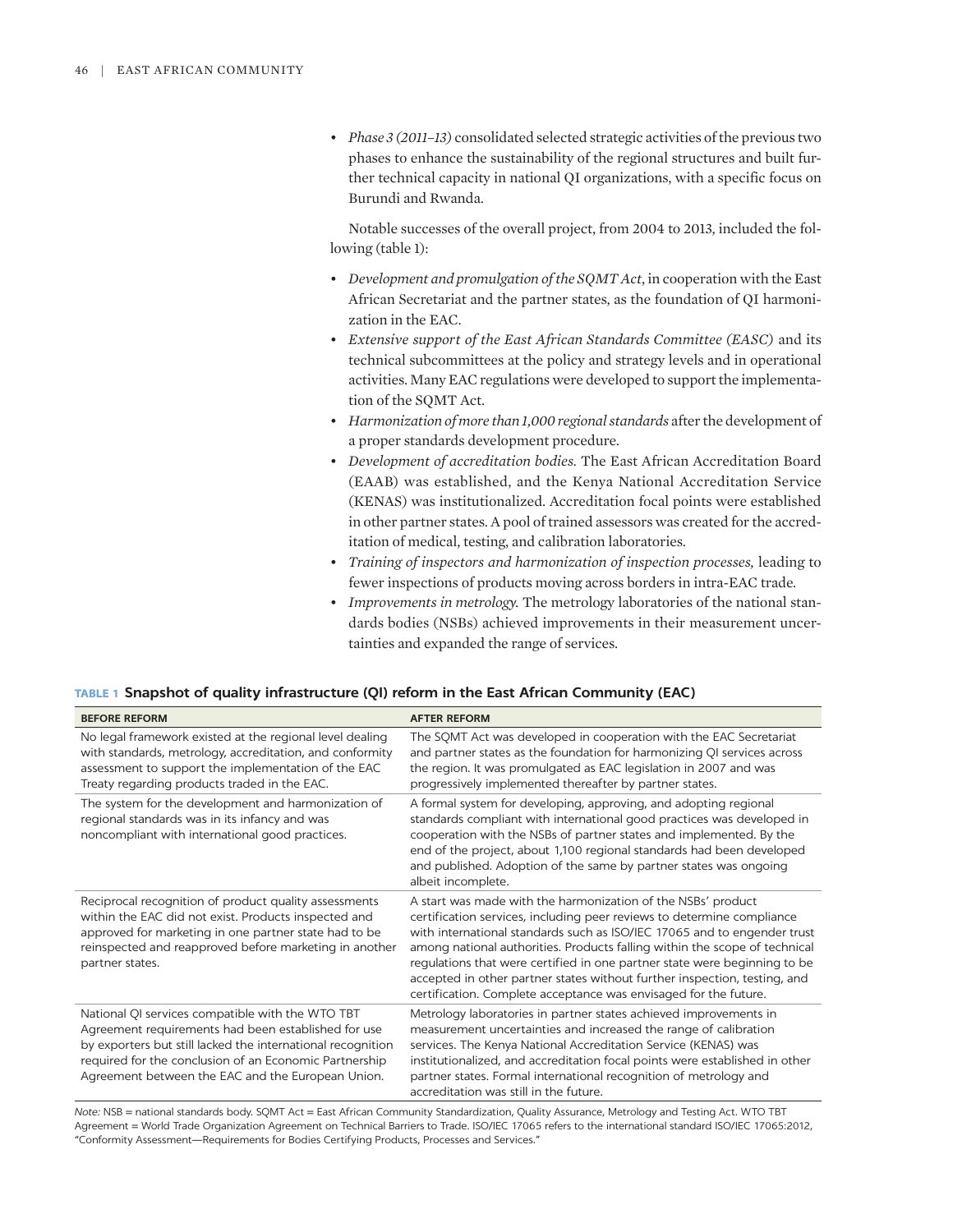- *Successful integration of the EASC and EAAB into the Pan-African QI organizations*, namely the Intra-Africa Metrology System (AFRIMETS), the African Accreditation Cooperation (AFRAC), and the African Organisation for Standardisation (ARSO).
- *Increased private sector demand for NSB services*, which grew by more than 15 percent per year over the project period (2004–13).

However, at the conclusion of the project in 2013, several challenges remained:

- The pace of implementing the requirements of the SQMT Act at the national level was still slow because national interests outweighed regional integration goals.
- The EAC Secretariat found it difficult to provide adequate personnel to coordinate all the relevant QI operations between the regional and national levels.
- The involvement of the private sector remained low despite focused interventions in the second and third phases.
- Tanzania's membership in both the EAC and the Southern African Development Community (SADC) hampered the implementation of EAC common market modalities. This case study is therefore, to some extent, incomplete because further developments of the EAC QI are not considered.

An online review among stakeholders of the efficacy of the project at the end of 2013 indicated extremely solid progress at the NSB institutional level, but the review team rated overall progress in SQMT Act implementation at only 3.5 out of a possible 5. Criticisms were the lack of adoption of EAC regional standards at the national level, little change in consumer protection, and the lack of technology transfer.

# **REGIONAL AND COUNTRY CONTEXT**

The EAC is an intergovernmental organization composed of five countries in the African Great Lakes region in eastern Africa: Burundi, Kenya, Rwanda, Tanzania, and Uganda.<sup>1</sup> The organization was founded in 1967, collapsed in 1977, and was revived again in 2000, after which it developed in fits and starts. The EAC is an integral part—one of several regional "pillars"—of the African Economic Community, an organization of African Union states for mutual economic development.

The EAC is also a potential precursor to the establishment of the East African Federation, a proposed federation of its members into a single sovereign state. A customs union went into effect in 2005. In 2010, the EAC launched its own common market for goods, labor, and capital within the region, with the goal of creating a common currency and eventually a full political federation. In 2013, a protocol was signed outlining the EAC members' plans for launching a monetary union within 10 years.

Of the five EAC partner states, Tanzania is also a member of the Southern African Development Community (SADC), whereas Burundi, Kenya, Rwanda, and Uganda are members of the Common Market for Eastern and Southern Africa (COMESA). Tanzania used to be a member of COMESA but relinquished its membership in 2000. These multiple memberships create their own challenges, because any integration, especially common market developments,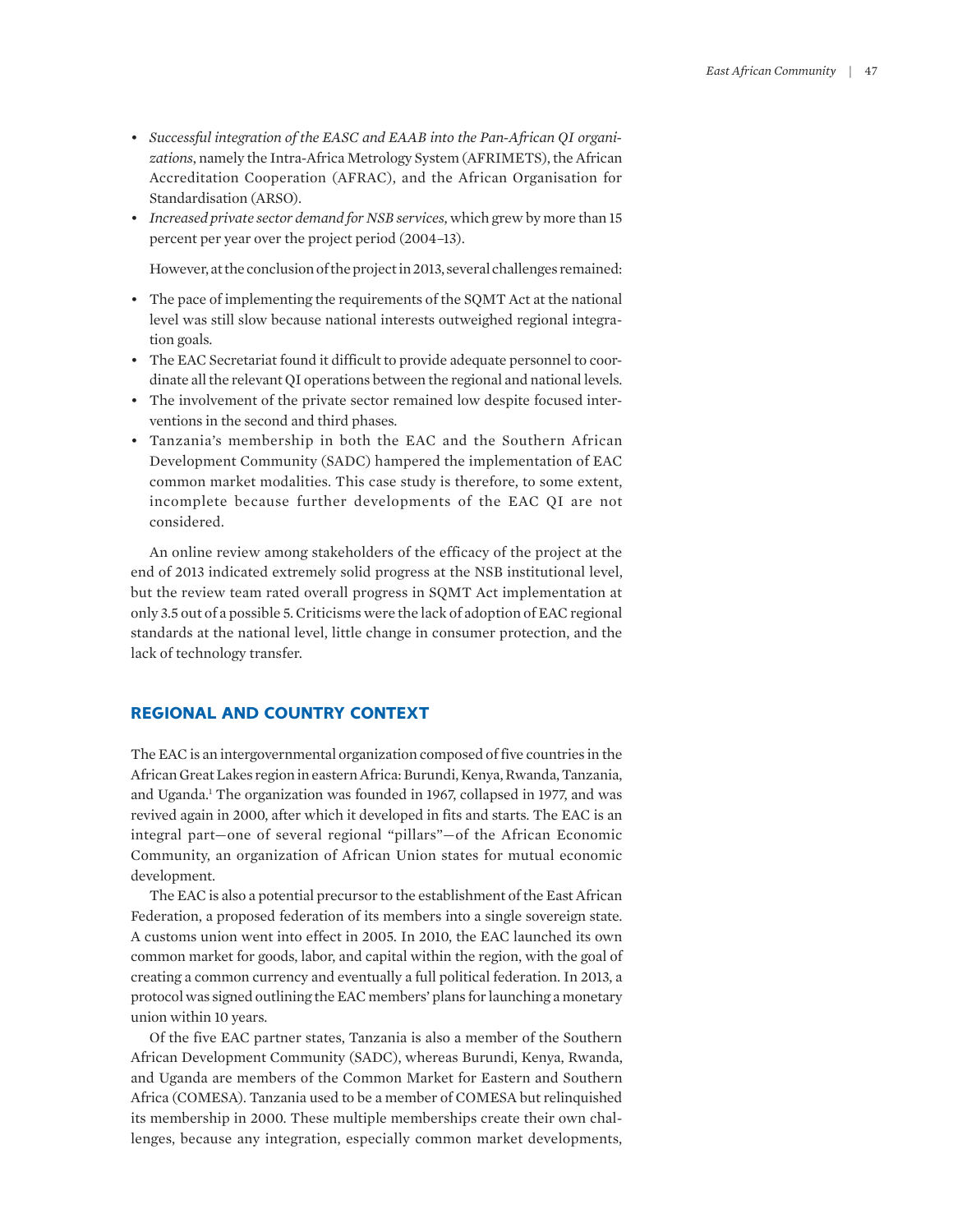demand the country's compliance with two sets of regional requirements, which are frequently incompatible. This is also true in the case of QI at the regional level, and especially of technical regulation regimes. Large differences in development level existed among the five partner states with respect to QI and technical regulation, with Burundi being the least developed.

# **QI HISTORY IN THE EAC**

Consistent growth in low- and middle-income countries to promote socioeconomic development and ecological sustainability is unlikely without access to the large markets of the global economy. An important intermediate step toward integration into the global economy could be participation in effective regional economic communities. However, a well-developed and regionally harmonized QI is a core element when it comes to reducing the unnecessary obstacles to trade, especially in the regional context.

Article 81 of the Treaty for the Establishment of the East African Community (signed in 1999) highlights standardization, quality assurance, metrology, and testing as preconditions for sustainable modernization in the EAC.<sup>2</sup> Hence, the partner states are committed to evolve and apply a common policy for standardization, quality assurance, metrology, and testing of goods and services produced and traded within the EAC. The first step in this direction was made with the approval of a Protocol on Standardization, Quality Assurance, Metrology and Testing (SQMT Protocol) by the EAC Council of Ministers in 2001.3

The NSBs of the three original EAC partner states—Kenya, Tanzania, and Uganda—set about realizing this protocol and established the East African Standards Committee (EASC) as the vehicle for discussing common challenges, developing East African standards, organizing training, and dealing with other relevant issues pertaining to the implementation of the protocol. But integration was slow; many challenges could not be appropriately addressed because of the difficulties in accepting regional approaches while considering national sensitivities. The following examples illustrate these difficulties:

- An analysis by international experts (Wallerath 2006) concluded that the process of harmonizing East African standards, although delivering a respectable number of standards each year, was not compliant with international good practices and principles as provided for in the World Trade Organization (WTO) Agreement on Technical Barriers to Trade (TBT Agreement) and directives of the International Organization for Standardization and International Electrotechnical Commission (ISO/IEC) The analysis also found that the private sector was to a large extent absent from regional deliberations on standards.
- There were differences in the levels of development and technical capacity available in the various NSBs—differences that became even more apparent when Burundi and Rwanda became EAC partner states in 2007. Furthermore, the NSBs' technical capacities had not kept pace with technological development and were no longer sufficient for the countries' needs.
- As public entities, the Kenya Bureau of Standards (KEBS), Tanzania Bureau of Standards (TBS), and Uganda National Bureau of Standards (UNBS) were responsible for the implementation of mandatory standards through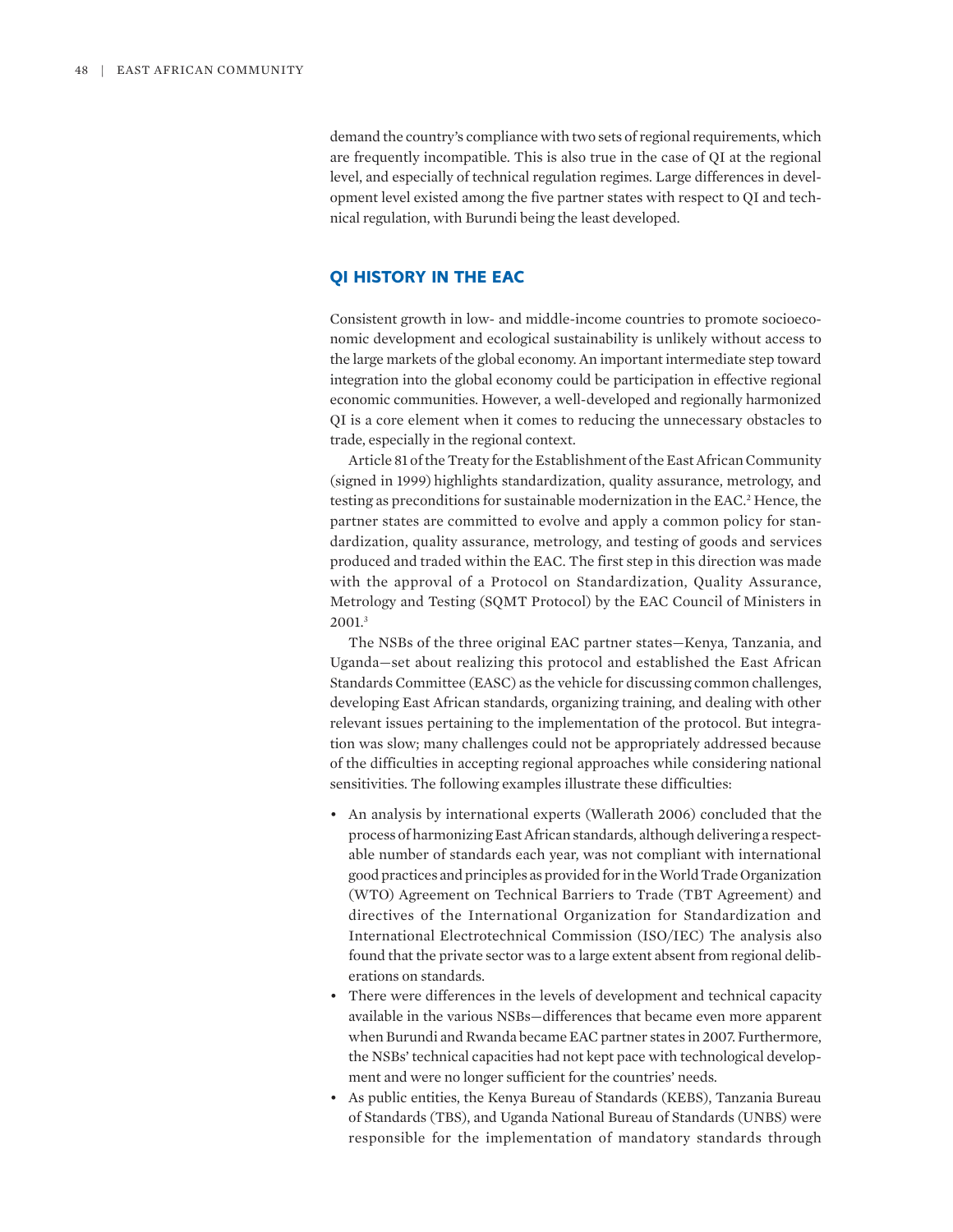inspection, testing, and certification. Yet none of them was required to demonstrate technical competency at the national level. A review of their systems and practices concluded that none of them complied with relevant international standards.

• No accreditation body had been established in any of the partner states, and the agreement between the Kenya, Tanzania, and Uganda NSBs at an extraordinary meeting of the EASC in 2004 to establish a regional accreditation body soon came to nought with the establishment of KENAS in Kenya (Elfring, Koch, and Peters 2007).

### **OBJECTIVES AND PROJECT COMPONENTS**

The major support to realize the SQMT Protocol came from BMZ through its 2004–13 project, "Establishment of a Regional Quality Infrastructure in the East African Community (EAC)." The envisaged impact of the project was to enhance EAC integration and to increase trade flows, thus contributing to economic growth and ultimately to poverty reduction (Diergardt 2014).

The project was implemented by PTB in three phases (also illustrated in figure 5), with a total investment of  $\epsilon$ 4.3 million over nine years:

- *Phase 1 (January 2004 to June 2007, €1.5 million)* focused on the development of the SQMT Act and the establishment of the regional QI organizations.
- *Phase 2 (July 2007 to December 2010, €2 million)* facilitated the realization of the requirements of the SQMT Act and supported improvements in the technical performance of the national QI organizations.
- *Phase 3 (January 2011 to February 2013, €0.8 million)* consolidated selected strategic activities of the previous two phases to enhance the sustainability of the regional structures and built further technical capacity in national QI organizations, with a specific focus on Burundi and Rwanda, which had acceded to the EAC in 2007.

Of the €4.3 million total investment, approximately €500,000 was invested in new equipment during the three phases.

The modalities of the technical development support were largely consultancy provided by international and local short-term experts, appropriate training programs, mutual assessments of the national QI organizations, and support from regional and international technical cooperation.

#### **Objectives**

The goals of the project were (a) to establish and improve the QI as an element of the regional integration process through the EAC Secretariat and QI institutions with participation by the private sector; and (b) to align the QI system with a new regional legal framework (that is, the SQMT Act) at both the regional and national levels.4

The project goals were twofold: First, harmonized quality assurance procedures and increased cooperation between the national QI institutions would facilitate exports from one partner state to another, and in this way increase intra-EAC trade. Second, building regional technical capacity in terms of improved measurement and testing capabilities would enable the private sector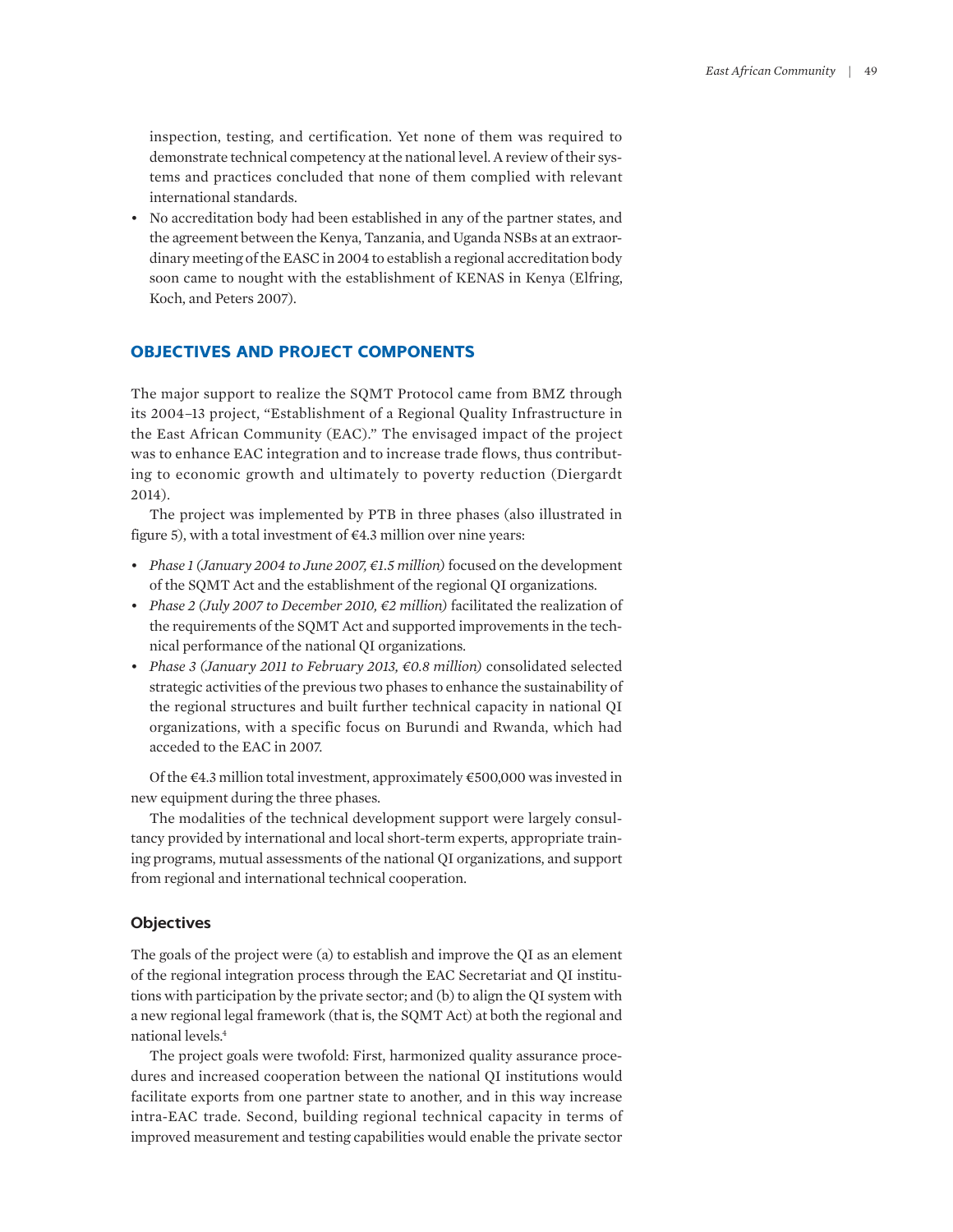to access more accurate, internationally recognized calibration and testing services to improve the quality of their products, thereby leading to increased exports, both regionally and internationally.

The goal of Phase 1 was therefore formulated as follows: "The SQMT Protocol is to be implemented, to ensure that the regional  $NQI<sup>5</sup>$  activities are harmonised and aligned with international norms, and that the technical infrastructure can provide the services needed" (Elfring, Koch, and Peters 2007). After the completion of Phase 1—that is, after the promulgation of the SQMT Act—this was changed accordingly to the following: "As a component of the regional process of integration, the construct of the quality infrastructure is improved by the EAC Secretariat and the EASC technical committees with participation of the regional economic operators and the NSBs and adapted to the new legal framework (i.e., SQMT Act)" (Diergardt 2010).

The broad objectives of the project could therefore be considered as follows:

- Establishment of a legal framework for a regional QI
- Development and harmonization of regional standards
- Reciprocal recognition of quality assessments within the EAC
- Establishment of WTO TBT Agreement-compatible and internationally recognized national QIs for use by exporters and as a precondition for the conclusion of an Economic Partnership Agreement (EPA) between the EAC and the European Union (EU).

Whereas the broad objectives of the project remained basically the same over the three project phases, specific indicators were adopted at the beginning of each phase according to the progress achieved at the QI policy level. The project indicators were formulated mostly at the outcome level, as follows:

- Improved technical capacities of the national QI institutions
- Increased collaboration between national QI institutions
- Greater participation by the private sector in the development of EAC standards
- Increased demand for quality management certification by the private sector
- Establishment of a pool of regional assessors for accreditation purposes
- Improvements in intraregional trade flows.

Additional indicators in Phase 3 related specifically to improved national QI service provision in the new EAC member states of Burundi and Rwanda, underlining the focus of capacity development toward narrowing the existing gaps between national QI systems in the EAC.

#### **Design and implementation**

The three-phase project was designed in partnership between the EAC Secretariat and German development cooperation structures, as well as in close consultation with national QI institutions of EAC partner states. Project partners were the EAC Secretariat and PTB, acting on behalf of the BMZ.

#### *Phase 1: 2004–07*

During Phase 1, the project focused on establishing the legal framework at the regional level and on capacity development for the EAC Secretariat and its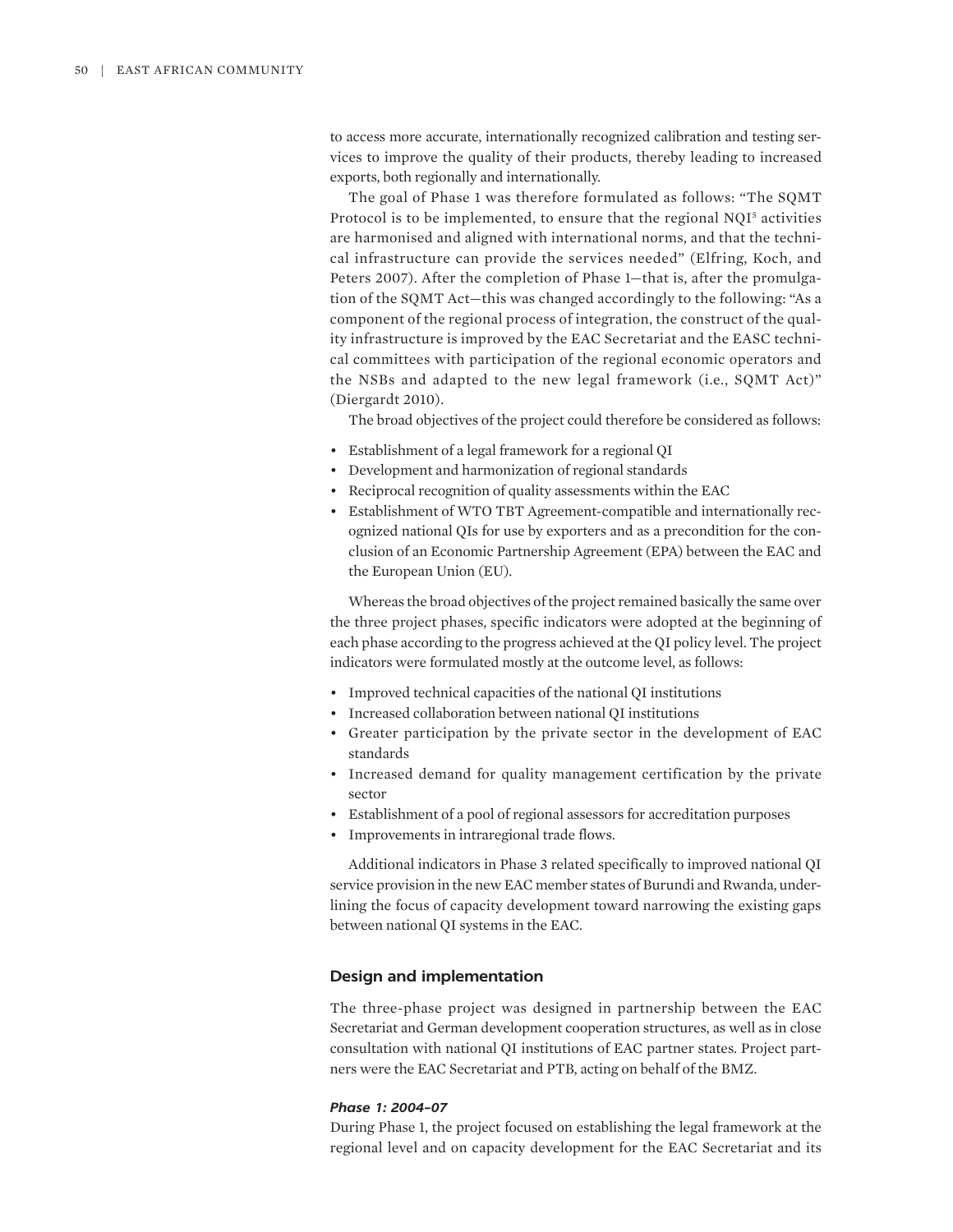technical committees. Capacity development in the national QI organizations was also undertaken. Phase 1 included these important elements:

• *SQMT Act.* The development of SQMT Act was high on the project agenda. A draft bill for this act was developed in close cooperation with the Directorate of Customs and Trade of the EAC Secretariat and the EASC. On completion, it was signed off by the chief executive officers (CEOs) of the three NSBs constituting the EASC at that time: Kenya, Tanzania, and Uganda. The bill was considered by the East African Legislative Assembly in 2006 and promulgated as an EAC Act. By the beginning of 2007, it had been assented to by the heads of state of Kenya, Tanzania, and Uganda, and hence came into effect in the same year. The SQMT Act replaced the SQMT Protocol, which had become technically outdated and was no longer in line with international good practices.

The SQMT Act provided the framework for the establishment of the national standards, metrology, and accreditation organizations and their main responsibilities in each partner state. It gave legal certainty to or established the regional QI organizations (the EASC and a regional accreditation board, respectively) to foster cooperation in these QI sectors. The SQMT Act established a coordination office in the EAC Secretariat and established the legal standing of the EAC standards. Other hallmarks of the SQMT Act are harmonization and coordination among the national QI institutions as well as the supremacy of regional approaches over national ones.

- *Standards development procedures.* Many standards, nearly 500, had already been harmonized as regional standards even though their publication was still a problem. The mechanism for this harmonization was reviewed and found to be out of sync with international good practices and the WTO TBT Agreement; for example, the private sector was only marginally involved in the process. A new methodology, the Procedure for the Development of EAC Standards (EASC 2005), was developed in cooperation with the EASC technical subcommittee responsible for standards development, approved by the EASC, and implemented. All the published standards were reviewed, and some of them were withdrawn as no longer required; others were reaffirmed or revised in accordance with the new procedure.
- *Laboratory proficiency testing.* The testing laboratory sector was supported in conducting proficiency tests that are important to demonstrate their technical competency.<sup>6</sup> Approximately 25 laboratories from all five partner states participated. Personnel of four NSBs were trained, and the testing laboratories were provided with the necessary equipment to design and conduct such proficiency tests themselves—KEBS for flour, the TBS for salt, the UNBS for edible oil, and the Rwanda Bureau of Standards (RBS) for sugar.
- *Laboratory management systems and accreditation.* Some personnel of the testing and calibration laboratories were trained in the implementation of management systems in accordance with ISO/IEC 17025 ("General Requirements for the Competence of Testing and Calibration Laboratories") and ISO/IEC 15189 ("Medical Laboratories—Requirements for Quality and Competence").7 This helped them to implement these systems in such laboratories (a prerequisite for accreditation) and at the same time provided KENAS with a pool of technical assessors at the regional level. A few laboratories were accredited by internationally recognized accreditation organizations.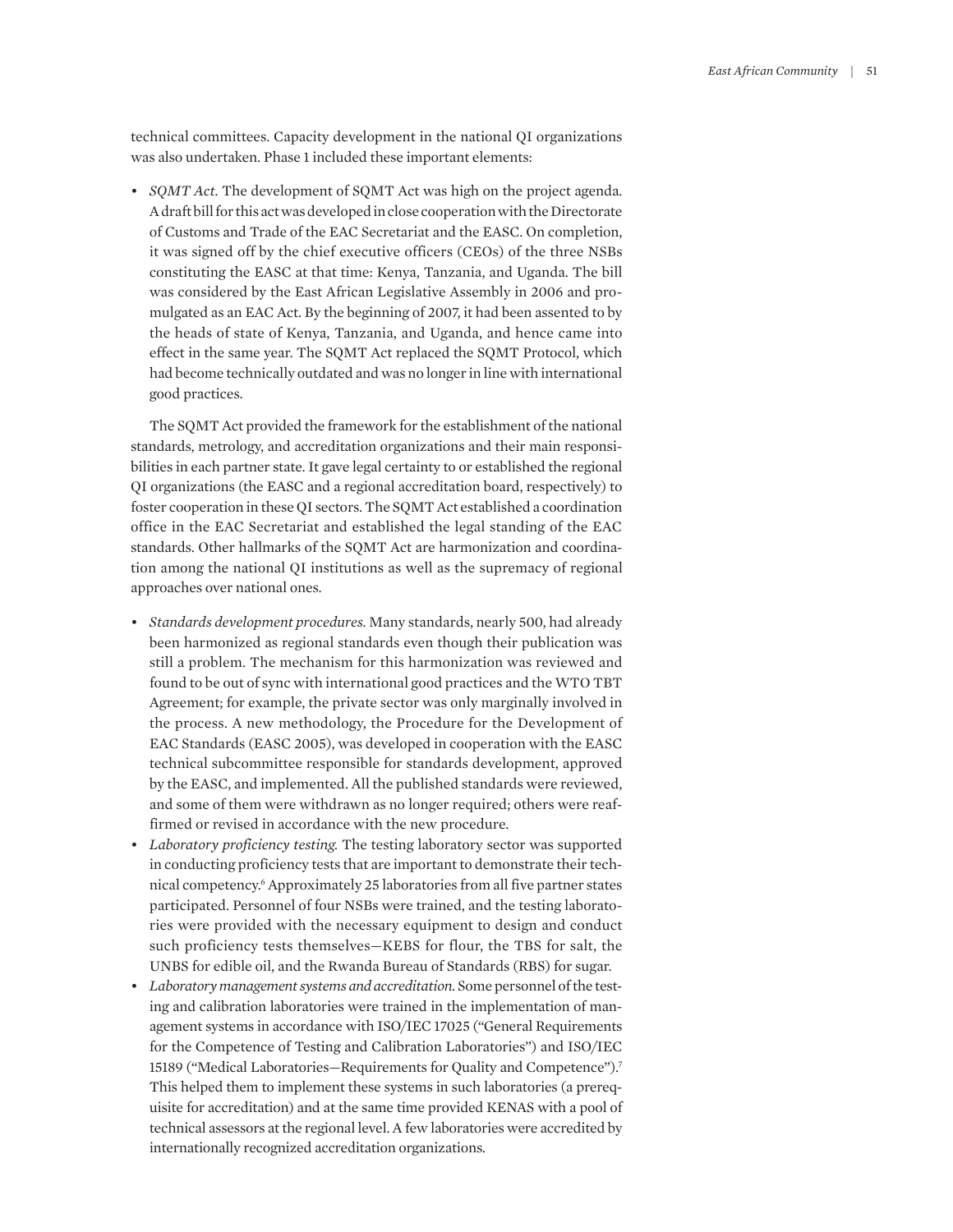#### *Phase 2: 2007–10*

Phase 2 was characterized by the implementation of the provisions of the SQMT Act, particularly (a) mutual recognition of conformity assessment procedures (ensuring that testing and certification in EAC countries follows the same procedures); (b) development of the competence of metrological and testing services; and (c) increased cooperation with the regional private sector (that is, fostering participation in technical committees for the development of standards and the increased use of the improved technical capabilities of the national QI). Specific project indicators for the success of this phase included the following (Wallerath 2008):

- EAC private industry increased its participation in the development of EAC standards in at least five sectors.
- Cooperation agreements were reached between at least two of the NSBs concerning service delivery (10 agreements by the end of 2010).
- Sixty percent of the EAC private sector stated that, by the end of Phase 2 of the project, the cross-border trade in products and services has been significantly improved in terms of cost and time savings as a result of the implementation of the QI-supported technical regulation regime.
- The EAC private sector's demand increased for quality and environmental management certification emanating from the region as measured by the ISO annual reports on ISO 9000 (quality management) and ISO 14000 (environmental management) certificates issued worldwide.
- In Rwanda, the private sector gained access to a growing scope and number of calibrations and was using them.
- In Burundi, two EAC-relevant calibration and testing services were being established.

In addition to these indicators on the technical level, a tremendous amount of strategy and policy consultancy as well as logistical support for intraregional meetings and training sessions were provided to the EAC Secretariat, the EASC and its technical committees, and the East African Business Council.

#### *Phase 3: 2011–13*

Phase 3, starting in 2011, further enhanced the strategic orientation of the EAC Secretariat and national QI institutions by continuing support for the implementation of the SQMT Act. Emphasis was placed on the consolidation of achievements and sustainability of outcomes, and the Burundi and Rwanda NSBs received special attention to lift their technical competency to a level closer to the NSBs of Kenya, Tanzania, and Uganda. Some of the specific indicators of success in Phase 3 included the following:

- At the end of the project, a representative group of the QI stakeholders (NSBs, trade and industry ministries, the EAC Secretariat, and the private sector) were asked to evaluate the progress achieved from implementing the SQMT Act and improving the cooperation between the national QI institutions during the nine years of the project (Diergardt 2014). The evaluation would use a scale of 1 to 5, where 1 would mean no change, and 5 would mean more change than anticipated.
- Private sector demand for quality and environmental management certification from the region rose by at least 15 percent.
- The RBS indicated that Rwandese industry required at least 15 percent more calibration services from RBS at the end of 2012 than at the end of 2010.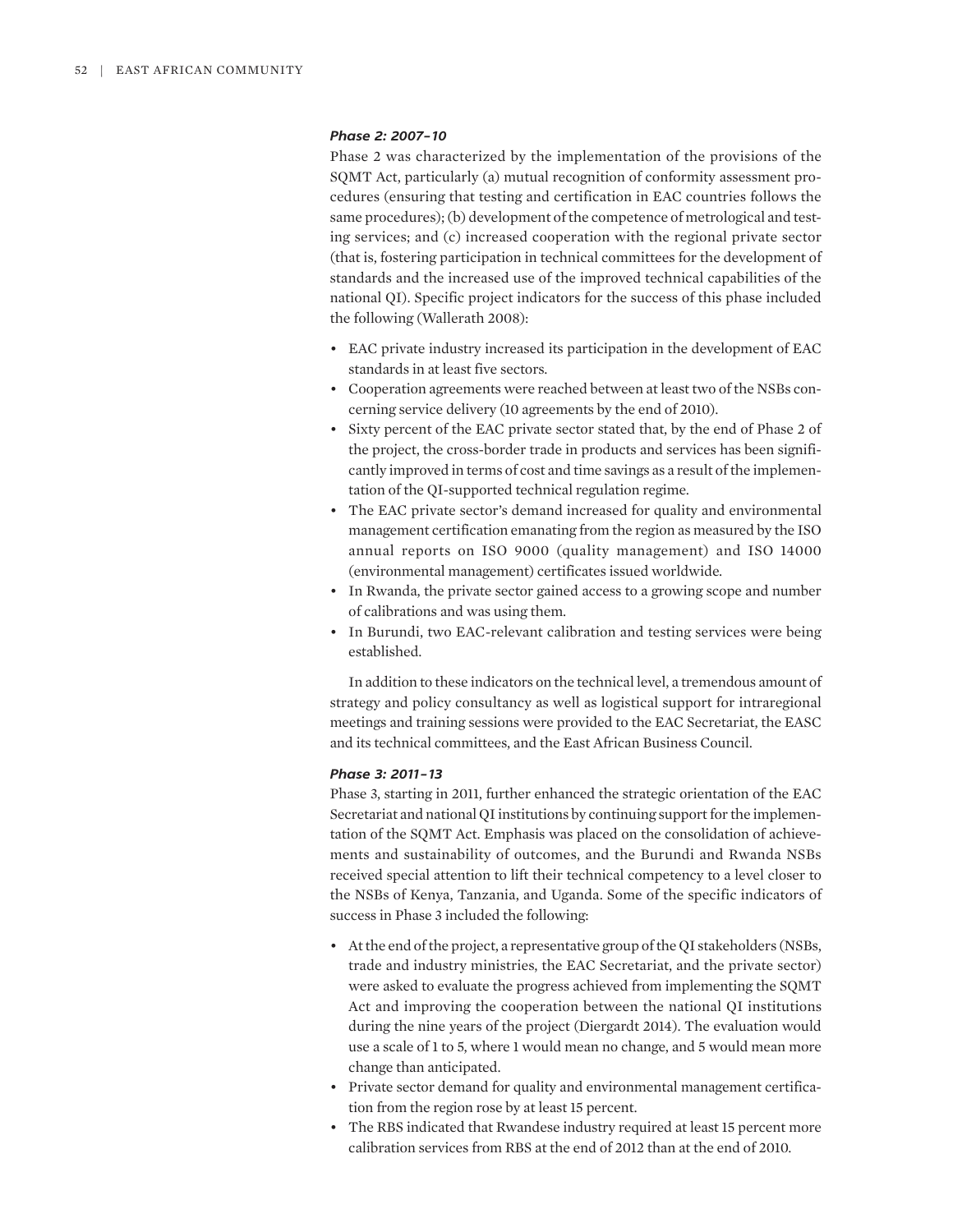• The Burundi Bureau of Standards and Quality Control (BBN) was able to provide calibration services for temperature, volume, and mass in accordance with international norms.

#### *Overall project picture*

The project's focus was primarily on the transfer of knowledge and best practices of QI systems through short-term training, South-South cooperation, advisory assignments, and study visits. It facilitated the exchange of know-how and experience among QI institutions and stakeholders in the region; financed training and knowledge transfer from more-developed national QI institutions in the EAC to their counterpart institutions and colleagues in Burundi and Rwanda; and supported regional QI conferences through finance and advice. Raising the awareness of the private sector so that it plays a greater role in QI system development was a specific focus starting with Phase 2.

Support was provided in the form of highly competent short-term expert assignments. The project had no permanent office or presence in the region but was coordinated from the PTB head office in Braunschweig, Germany. The EAC Secretariat in Arusha, Tanzania, provided coordination support in this respect.

The project was designed specifically as a multilevel intervention. It provided advice at the strategic and policy decision levels to the EAC Secretariat, the EASC and its technical committees, and the top management of the national QI institutions. The project balanced these contacts with interventions at institutional levels, the aim of which was to establish appropriate technical and organizational capacities.

The project followed the requirements of the Paris Declaration, enhancing ownership (intensive joint planning with partners and stakeholders, transfer of knowledge for future-oriented topics such as WTO compatibility, sensitizing for greater private sector participation, and so on).8 The project did well in harmonizing its approaches with programs supported by other development partner organizations—such as the United Nations Industrial Development Organization (UNIDO), the German Agency for International Cooperation (GIZ), and TradeMark East Africa—and endeavored to foster transparency and accountability through a well-developed system of monitoring inputs, outputs, and outcomes.

### **OUTCOMES**

Overall, the project met its set objectives. The specific outcomes and impacts are discussed below on the basis of the defined indicators. Because the regional QI system had to be established almost from scratch, the project was highly dynamic and produced new intervention areas, for which indicators had to be defined during the implementation process.

**QI system legislation.** The SQMT Act was developed in collaboration with the EAC Secretariat and partner states and is the foundation for any QI harmonization in the region. It entered into force in 2007 and provides for the standards, quality assurance, metrology, and testing of products produced or traded in the EAC. At the end of the project, the SQMT Act still needed to be fully implemented in all EAC member countries, requiring that national QI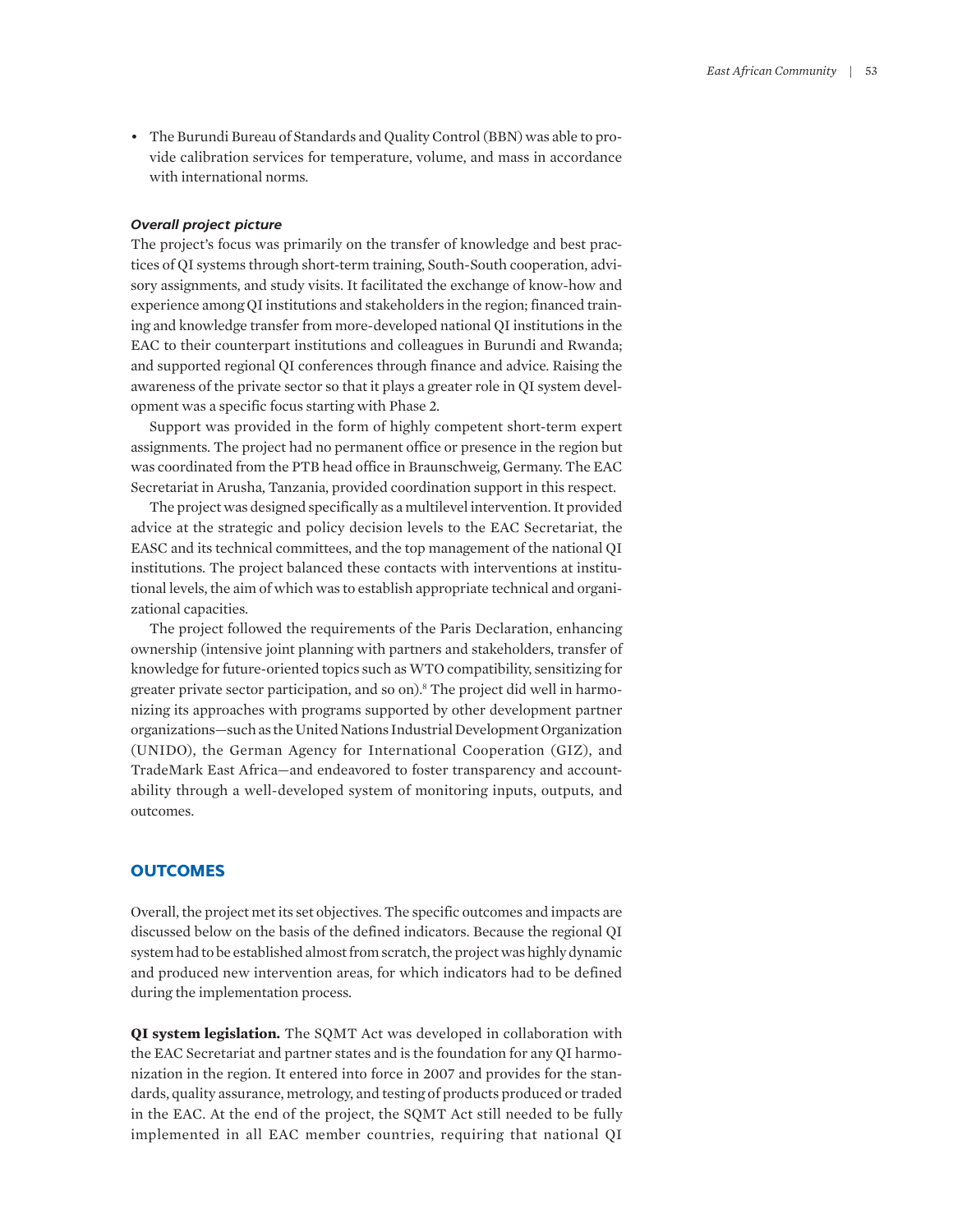institutions meet all its requirements and that standards be fully harmonized. The substantive advice given particularly the national QI institutions in Burundi and Rwanda was well received and is reflected in the institutions' organization and activities.

**Harmonization of standards.** During the project, 1,100 regional standards were harmonized, although they had not yet been fully adopted at the national level in all the partner states. The standards covered a wide range of goods, from food to construction materials. Harmonized standards reduced nontariff barriers (NTBs), because national standards could no longer be used for protective purposes—for instance, one EAC partner state prohibiting the marketing of products from another partner state on account of a difference in national standards. Participation by the private sector in regional meetings for the development of standards was increasing but still relatively low.

**Accreditation services.** A pool of trained assessors for the accreditation of medical, testing, and calibration laboratories was established. Furthermore, support and consultancy facilitated the establishment of the EAAB in 2009. KENAS was institutionalized, and a system of establishing national accreditation focal points in the other EAC partner states was accepted in principle, although it was not fully realized in each country by the end of the project. Once such focal points have been established in the other EAC partner states, KENAS should be able to accredit laboratories in all partner states in collaboration with these focal points. Regional industries and laboratories can realize significant savings (up to 50 percent because of lower travel and personnel costs) when an internationally recognized regional body can competently carry out such accreditations.

**Conformity assessment.** Capacities for the regional harmonization of inspection procedures and product certification schemes were further developed in the individual countries in a significant way, as the mid-term evaluations showed (Elfring, Koch, and Peters 2007). National inspectors were trained according to international inspection and certification standards and conducted joint inspections at the ports of Mombasa and Dar es Salaam. These activities built confidence in the inspections and product certifications of other EAC partner states. Reciprocal recognition of product certification should spur intraregional trade and lead to cost savings, because duplicate testing will be avoided.

**Metrology.** All metrology laboratories in the EAC had either achieved improvements in measurement uncertainty<sup>9</sup> or increased the range of measurands for which they could offer calibration services. The private sector in Rwanda, for example, could use local calibration services for electricity and pressure, rather than sending samples to Kenya. Annual regional proficiency testing rounds were successfully implemented. The latter is important for analytical laboratories to build up international recognition and improve the quality of their test results.

**International links.** The project supported the integration of the East African Metrology Structure (EAMET) into AFRIMETS, and of the EAAB into AFRAC. Liaisons with regional and international standardization bodies (for example, ARSO and ISO) were established. The advantages of such integration and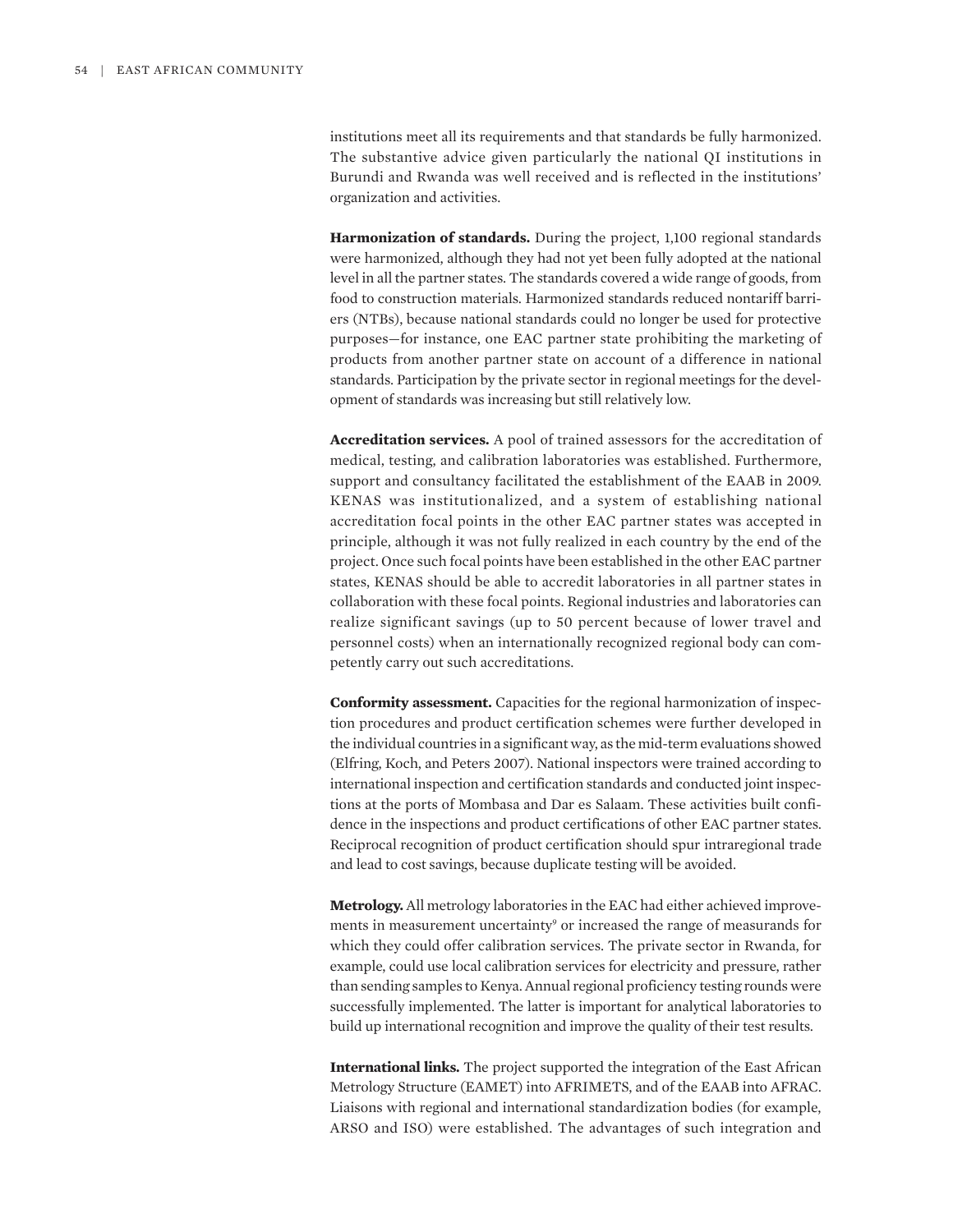liaisons lie in reciprocal recognition of standards, metrology, and accreditation supporting conformity assessment, which facilitates trade. In addition, these Pan-African organizations give a voice to small African countries and can defend their interests in international forums.

**Ownership.** Although the position of the principal standards officer in the EAC Secretariat was initially financed by the project, the relevance of the project convinced the Secretariat to take over these costs, which underlines the level of ownership achieved.

**Confidence building.** The project supported confidence building in national authorities regarding regional integration processes and led to more active collaboration and cooperation between national QI institutions. This helped to reduce some mutual suspicion that existed between partner states regarding who benefits most from EAC free trade. The project also increased professional confidence within and between NSBs. Closer cooperation among the institutions at the staff level contributed to the exchange of ideas on priorities and strategic direction, thereby helping national QI institutions to determine their future direction.

**Intraregional trade.** The records of national QI institutions show that the private sector is increasingly using their services; particularly, the NSBs of Burundi and Rwanda indicated a 30 percent growth in the sale of services. An impact study based on a private sector survey and in-depth case studies revealed that border procedures had been streamlined following interventions by the EAC Secretariat and national QI institutions, and intraregional trade has increased (Musinguzi, Jenders, and Diergardt 2011). The study plausibly confirmed that the project has contributed to these improvements but also highlighted the need to further improve the harmonization of the QI services.

## **FINAL EVALUATIONS**

The project was designed specifically to intervene at two levels, namely the policy and strategy level on the one hand, and on developing technical capacity in the national QI organizations on the other. Whereas the outcomes of the interventions at the policy and strategy levels are difficult to measure quantitatively, some examples of the outcomes of the technical capacity development are shown in the following sections.

#### **Increased use of national QI services**

The ISO publishes an annual survey of the number of ISO 9001 ("Quality Management Systems—Requirements"), ISO 14001 ("Environmental Management Systems—Requirements with Guidance for Use"), and other quality management system certificates that have been issued by accredited certification bodies. The results for the EAC partner states over the duration of the project are shown in tables 2 and 3. The project indicator—that these should show 15 percent growth each year—is fulfilled for the ISO 9001 certificates, even though the growth has come in fits and spurts.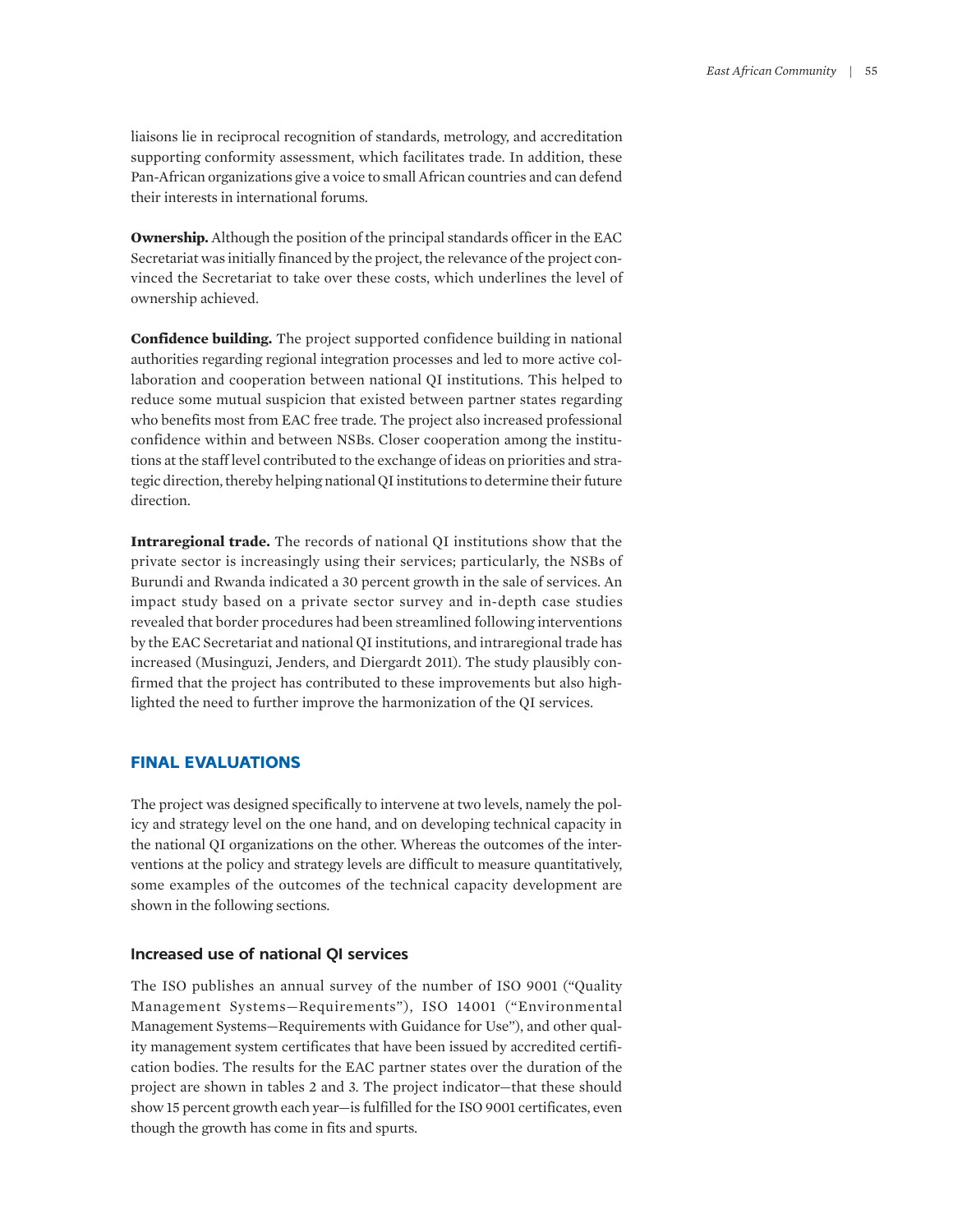| LUUIILIICS, LUUJ-IL                 |             |        |        |             |             |             |        |             |
|-------------------------------------|-------------|--------|--------|-------------|-------------|-------------|--------|-------------|
| <b>YEAR</b>                         | 2005        | 2006   | 2007   | 2008        | 2009        | 2010        | 2011   | 2012        |
| Burundi                             | $\mathbf 0$ | 0      | 0      | $\mathbf 0$ | $\mathbf 0$ | $\mathbf 0$ | 0      | $\mathbf 0$ |
| Kenya                               | 169         | 183    | 204    | 257         | 264         | 12          | 278    | 480         |
| Rwanda                              |             |        | 1      | 1           |             | $\Omega$    | 0      | 2           |
| Tanzania                            | 20          | 14     | 12     | 12          | 8           | 3           | 3      | 48          |
| Uganda                              | 45          | 45     | 42     | 44          | 44          | 54          | 80     | 17          |
| EAC                                 | 235         | 243    | 259    | 314         | 315         | 89          | 341    | 527         |
| Growth (%)                          | n.a.        | $+3.4$ | $+6.6$ | $+21.2$     | $+0.3$      | $-71.8$     | $+8.2$ | $+54.5$     |
| Average annual growth, 2005-12: 22% |             |        |        |             |             |             |        |             |

### **TABLE 2 ISO 9001 quality management certificates issued in EAC countries, 2005–12**

*Source:* Diergardt 2014, from International Organization for Standardization data. *Note:* n.a. = not applicable. EAC = East African Community. ISO 9001 refers to the standard, "Quality Management Systems—Requirements": https://www.iso.org/standard/62085.html.

| <b>YEAR</b>                         | 2005                     | 2006           | 2007     | 2008     | 2009     | 2010     | 2011     | 2012    |
|-------------------------------------|--------------------------|----------------|----------|----------|----------|----------|----------|---------|
| Burundi                             | $\Omega$                 | $\Omega$       | $\Omega$ |          | $\Omega$ | $\Omega$ | $\Omega$ | 0       |
| Kenya                               | 11                       | 23             | 22       | 28       | 18       | $\Omega$ | 33       | 32      |
| Rwanda                              | $\Omega$                 | $\Omega$       | $\Omega$ | $\Omega$ | $\Omega$ | $\Omega$ | $\Omega$ | 2       |
| Tanzania                            | $\overline{\phantom{0}}$ | $\overline{4}$ | 5        | 3        | 4        | 3        |          | 30      |
| Uganda                              | 2                        | 3              | 3        | 6        | 6        | 6        | 13       | 8       |
| EAC                                 | 15                       | 30             | 30       | 38       | 28       | 9        | 47       | 72      |
| Growth (%)                          | n.a.                     | $+100$         | $\Omega$ | $+26.7$  | $+28.3$  | $-67.8$  | $+67.8$  | $+53.1$ |
| Average annual growth, 2005-12: 52% |                          |                |          |          |          |          |          |         |

# **TABLE 3 ISO 14001 environmental management certificates issued in EAC countries, 2005–12**

*Source:* Diergardt 2014, from International Organization for Standardization data.

*Note:* n.a. = not applicable. EAC = East African Community. ISO 14001 refers to the standard, "Environmental Management Systems—Requirements with Guidance for Use": https://www.iso.org/ standard/60857.html.

The growth in ISO 14001 certificates was even better (table 3), even though growth was from the very low base in 2005.

The figures for the EAC as a whole are graphically shown in figure 1, showing a steady growth over most of the project. Whether the project was the sole impetus for the growth in ISO 9001 and ISO 14001 certificates is debatable, but the growth does give an indication of the impact of the project outputs regarding training and consultancy for quality management systems. The dramatic decline in 2010 cannot be explained, including by the ISO. It could be that the data for the EAC were not captured accurately in that year.

The metrology services of the Burundi and Rwanda NSBs received special attention during the project, and it was expected that they should have experienced a growth of 15 percent in their calibration services from 2010 to 2012. This did not transpire (figure 2). The figures for the Rwanda Bureau of Standards show a big slowdown from the 2010/11 financial year to the next, but this can be explained by the fact that the laboratories were undergoing major renovations supported by the project during that time. Some metrology equipment had been installed in the Burundi Bureau of Standards and Quality Control, and personnel had been trained, but metrology services still had yet to commence by the end of 2012.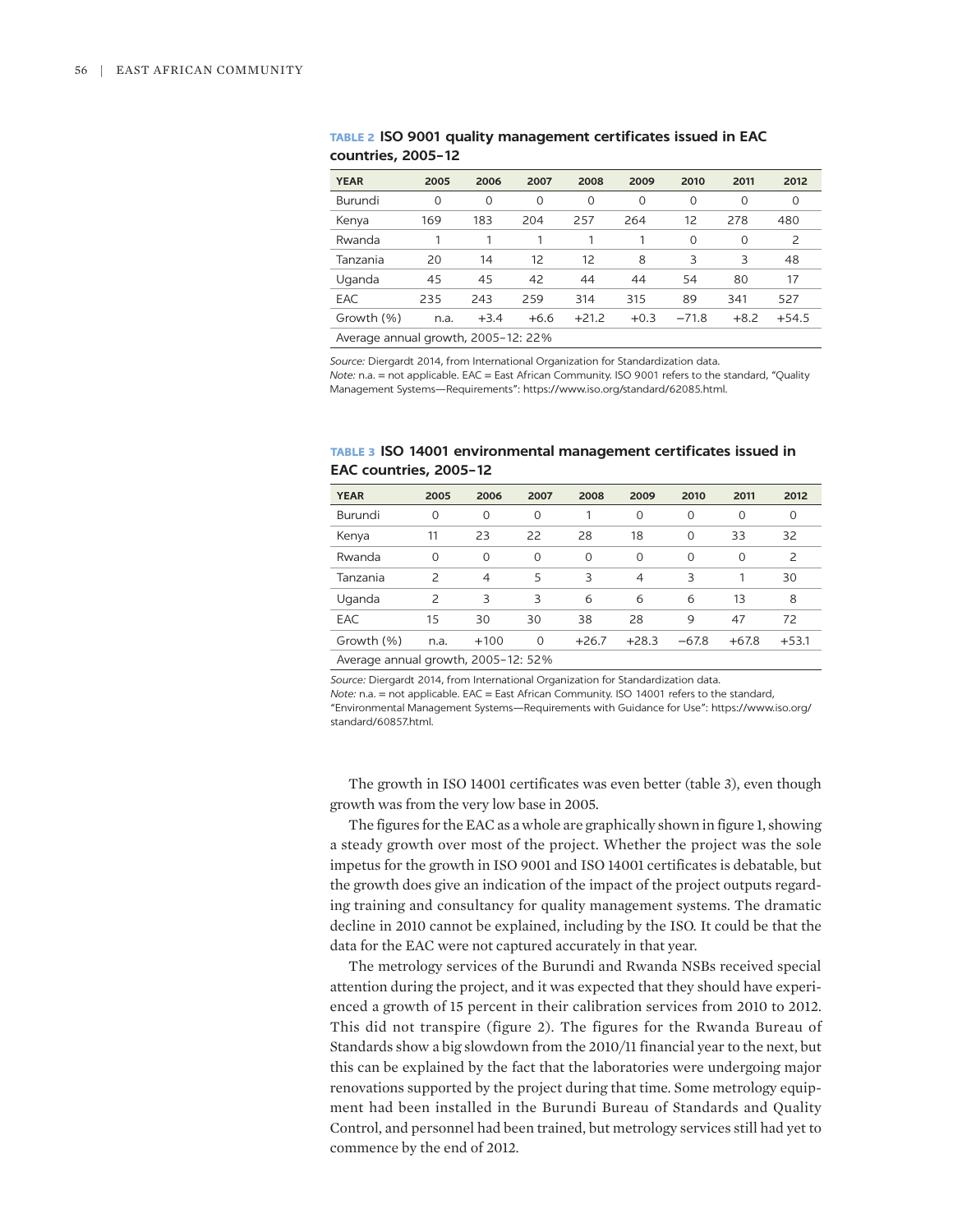



*Source:* Diergardt 2014.

*Note:* EAC = East African Community. ISO 9001 refers to the standard, "Quality Management Systems—Requirements": https://www.iso.org/standard/62085.html. ISO 14001 refers to the standard, "Environmental Management Systems—Requirements with Guidance for Use": https://www.iso.org/standard/60857.html.

#### **FIGURE 2**

**Calibrations, by type, provided by the Rwanda Bureau of Standards, 2010/11–2012/13**



*Source:* Diergardt 2014.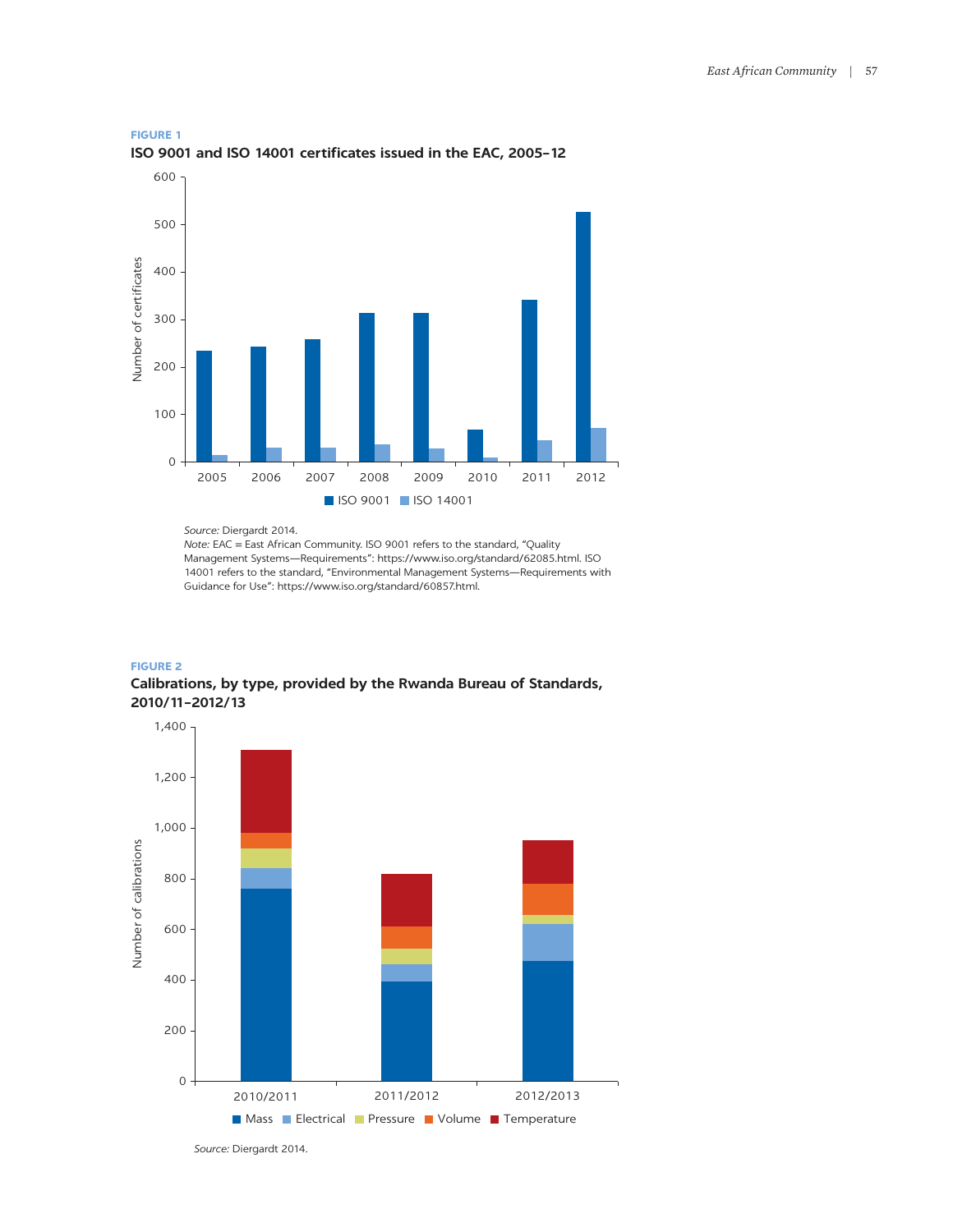#### **Overall progress**

As the final indicator of the project in Phase 3, an online evaluation was conducted with a representative group of the QI stakeholders (NSBs, trade and industry ministries, the EAC Secretariat, and the private sector) to evaluate the project's overall progress with the implementation of the SQMT Act and the improvement of the cooperation between the national QI institutions. Although the number of respondents was a bit on the low side, the results show that the interactions between the organizations had increased significantly (figure 3). On the one hand, this is probably because of the many official meetings that were facilitated through the project; on the other hand, an increase in informal exchanges was also observed (Diergardt 2014).

The progress in implementing the SQMT Act was not seen as being as significant as the progress in national QI organization interaction (figure 4). There was progress, but it is evaluated as between "some progress" and "high progress" and just meets the project indicator target of 3.5. Respondents were critical about the lack of progress in the areas of technology transfer and in implementing regional standards in national law, even though they acknowledged the progress achieved in harmonizing the standards regionally. The respondents also gave low ratings to "enhancing consumer protection," where they viewed the project as having little if any influence. The facilitation of trade was a positive, and that came about through the alignment of the NSBs'

#### **FIGURE 3**





*Source:* Diergardt 2014.

*Note:* Figure illustrates responses to the question, "How do you rate the progress of interaction between East African SQMT [standardization, quality assurance, metrology, and testing] institutions/organizations over the last three years?"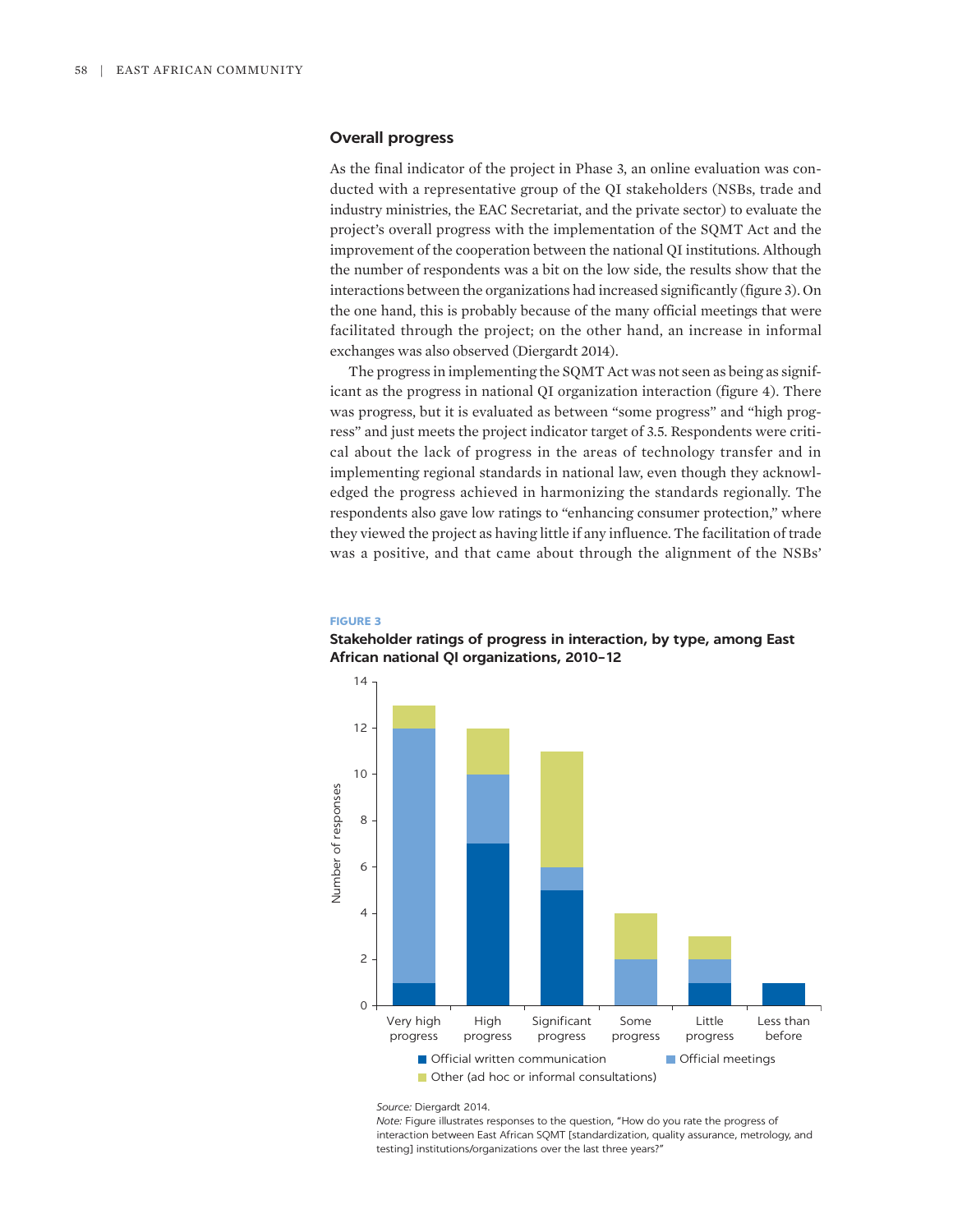#### **FIGURE 4**



**Stakeholder ratings of progress, by type, in implementation of the SQMT Act, 2010–12**

*Note:* Figure illustrates responses to the question, "How do you rate the progress in implementing the SQMT Act over the last three years?" EAC = East African Community. SQMT Act = East African Community Standardization, Quality Assurance, Metrology and Testing Act of 2006.

certification processes across the region as well as through the recognition of each other's product certification marks for the implementation of mandatory standards.

These responses about the impact of the project indicate how difficult it is to quantify progress in absolute terms. At best, only indications or tendencies can be shown, because it is virtually impossible to isolate the influence of a specific intervention such as this project among the overabundance of influences that shape developments in a complex political and trade environment such as the EAC.

#### **CHALLENGES**

National industrial development priorities were at times in conflict with EAC integration principles. Despite the existence of regional legislation, member countries often delayed or even rejected the implementation of the SQMT Act at the national level, while the EAC Secretariat lacked a mechanism for sanctions. Integration is therefore a difficult, slow, and sometimes even frustrating process for the EAC Secretariat. This is not a question of lack of

*Source:* Diergardt 2014.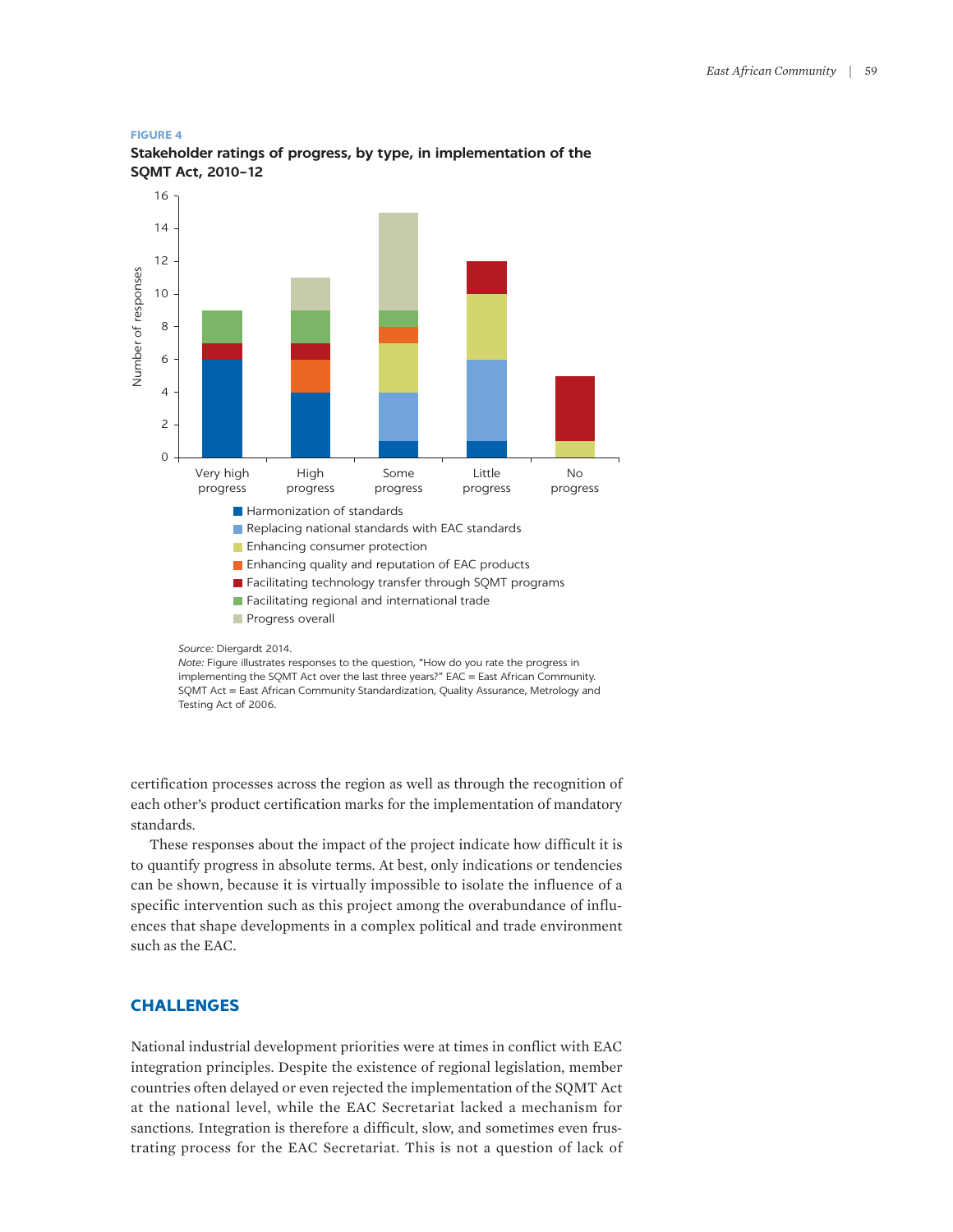political will toward EAC integration, but rather a matter of short-term priorities (also lobbied for by the national industrial sector) versus mediumand longer-term goals.

Up to 2014, the EAC member states were in the process of negotiating an EPA with the EU, which would accelerate QI harmonization. There were, however, significant challenges in this regard. The EAC partner states Kenya, Tanzania, and Uganda have promulgated many mandatory standards, and the respective NSBs derive substantial parts of their budgets from the administration of such standards. Hence, the interest in reducing the number of national mandatory standards and implementing modern technical regulations based on harmonized standards is rather low. The system of mandatory standards as implemented is arguably noncompliant with some of the WTO TBT Agreement principles and is seen as unnecessarily trade restrictive by trading partners.

Problems encountered also relate to available administrative capacities. The EAC Secretariat is seeking to remain a lean organization, but substantial additional staff is required to coordinate and support the implementation of the SQMT Act. Private sector involvement is a precondition for an efficient QI. The SQMT Act provides for extensive participation by the private sector, not only in the development of East African standards but also in all other areas of QI and the respective decision-making bodies. However, the private sector was still hesitant about taking the opportunity to influence regional standards and the QI setup in the region. It was not yet sufficiently aware of the impact and benefits that QI has on business in terms of export opportunities and productivity.

Finally, changing well-entrenched national QI systems toward a harmonized, WTO-compatible regional QI system takes longer than had been anticipated when planning the project. To some extent, the project has been able to react flexibly to accommodate such delays, but much remains to be done.

# **PRIVATE SECTOR ENGAGEMENT**

During the Phase 1 of the project, it became obvious that the harmonization and integration of the QI in the EAC were driven for the most part by the NSBs. The private sector was largely absent from the regional meetings and activities, even though the NSBs argued that the private sector was engaged in technical committees at the national level, and hence was involved in regional discussions by default. That this did not always lead to a happy outcome was shown by the heavy disagreements that surfaced regarding the development of regional standards for sugar and the inspection of secondhand vehicles. These disagreements stayed on the agenda of the EASC for several years without being resolved.

Hence, the private sector was progressively being targeted during the second and third phases of the project—for example, as follows:

• During the midterm evaluation in 2010, the evaluation team had in-depth discussions with the relevant national business associations in Kenya, Tanzania, and Uganda to form an opinion on the relevance of the project interventions from a private sector perspective, especially regarding cross-border challenges within the EAC that related to mandatory standards, distrust in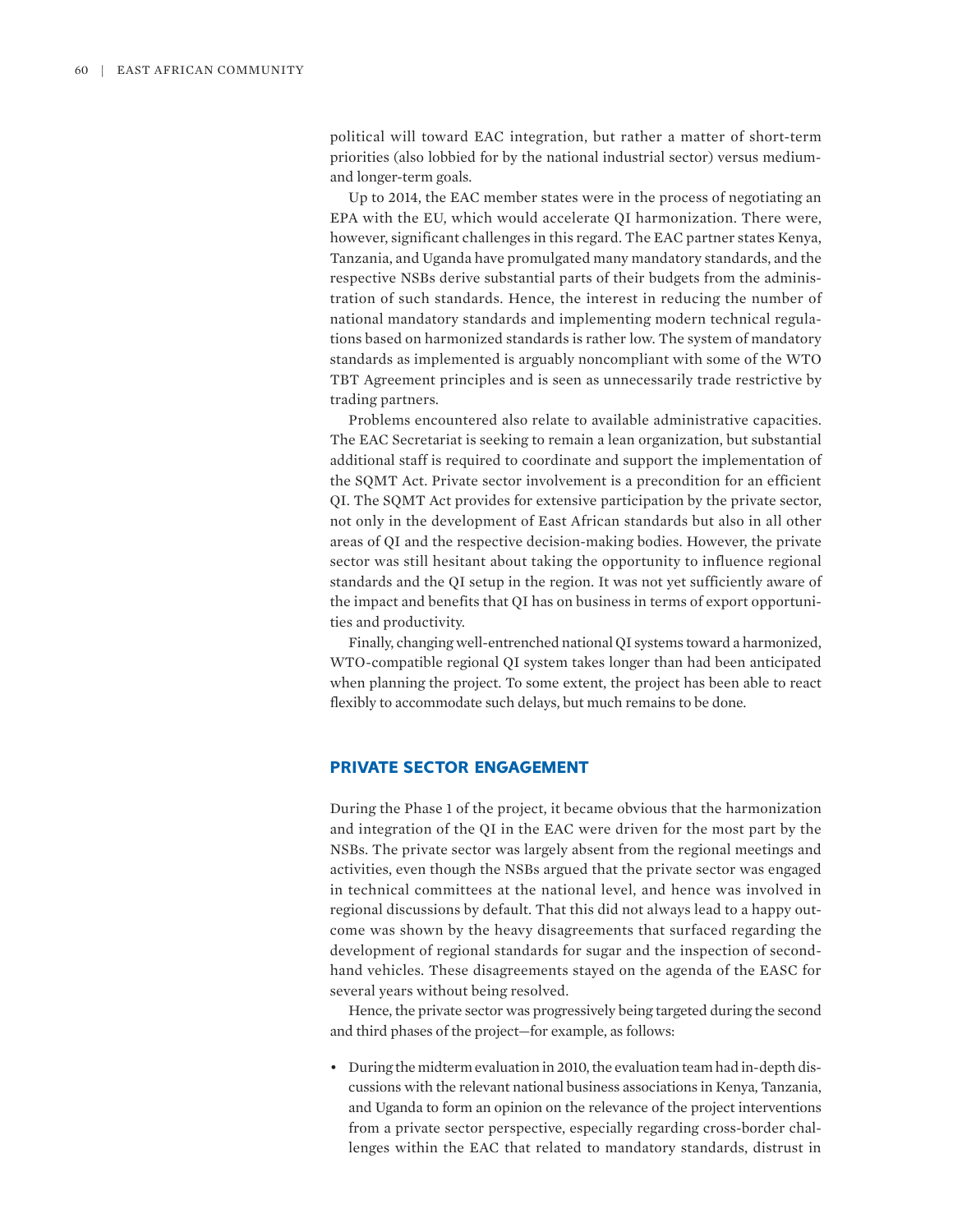inspection and test results of one partner state by the other, and costly reinspections before products could clear import inspection controls. This led to changes in the project intervention modalities.

- Regarding private sector involvement in standards development, the project supported a workshop jointly with UNIDO and the East African Business Council (EABC) for private sector stakeholders. The workshop informed private sector participants on standards issues and sensitized them for greater involvement. However, the participation of the private sector in the harmonization and development of East African standards remained low, most likely because of (a) the low relevance of East African standards in view of the existing mandatory standards in the partner states; (b) the way in which the EASC subcommittee on standards dealt with standards from many sectors in one meeting, necessitating the participation of many private sector participants from each sector, as opposed to the few from the NSBs; and (c) the costs of private sector participation in meetings at the regional level.
- In Phase 2, an East African standards platform was established, as a structure within the EABC, that operates as a counterpart to the public institutions in harmonizing standards and technical regulations across the region. Its strategy, among others, included cooperation with the EASC toward a common East African technical regulation framework to ease the disparities in technical regulation development and administration experienced by the private sector that hinder intraregional trade. The Standards Platform also actively engages with the Trade and Customs Directorate at the EAC Secretariat on standardization and technical regulation matters that have a bearing on trade. TradeMark East Africa continued support for the Standards Platform after the PTB project ended.

# **KEY SUCCESS FACTORS**

Important for the success of the project was the high level of ownership of the EAC Secretariat, which was demonstrated, for example, by the creation of a new "principal standards officer" position at the secretariat level to coordinate activities between the stakeholders.

The good institutional and professional relationships that existed between the relevant QI officers in the EAC Secretariat, QI institutions at the country and regional levels, and German development cooperation was very important. Because of its independence, expertise, and neutrality, PTB was perceived as an honest broker and was accepted by all stakeholders. Equally important for the success of the project were the generally good working relationships among the QI institutions of the various EAC partner states. This facilitated the smooth transfer of knowledge and was particularly effective in strengthening capacities.

The whole project was embedded in a Pan-African approach, integrating subregional quality organizations into intra-African associations to become an integral part of the international quality networks (figure 5). The East African QI organizations benefited enormously from their memberships in AFRIMETS, ARSO, and AFRAC. Against the backdrop of globalized trade and globalized quality requirements, this international perspective was an imperative for the sustainability of the project.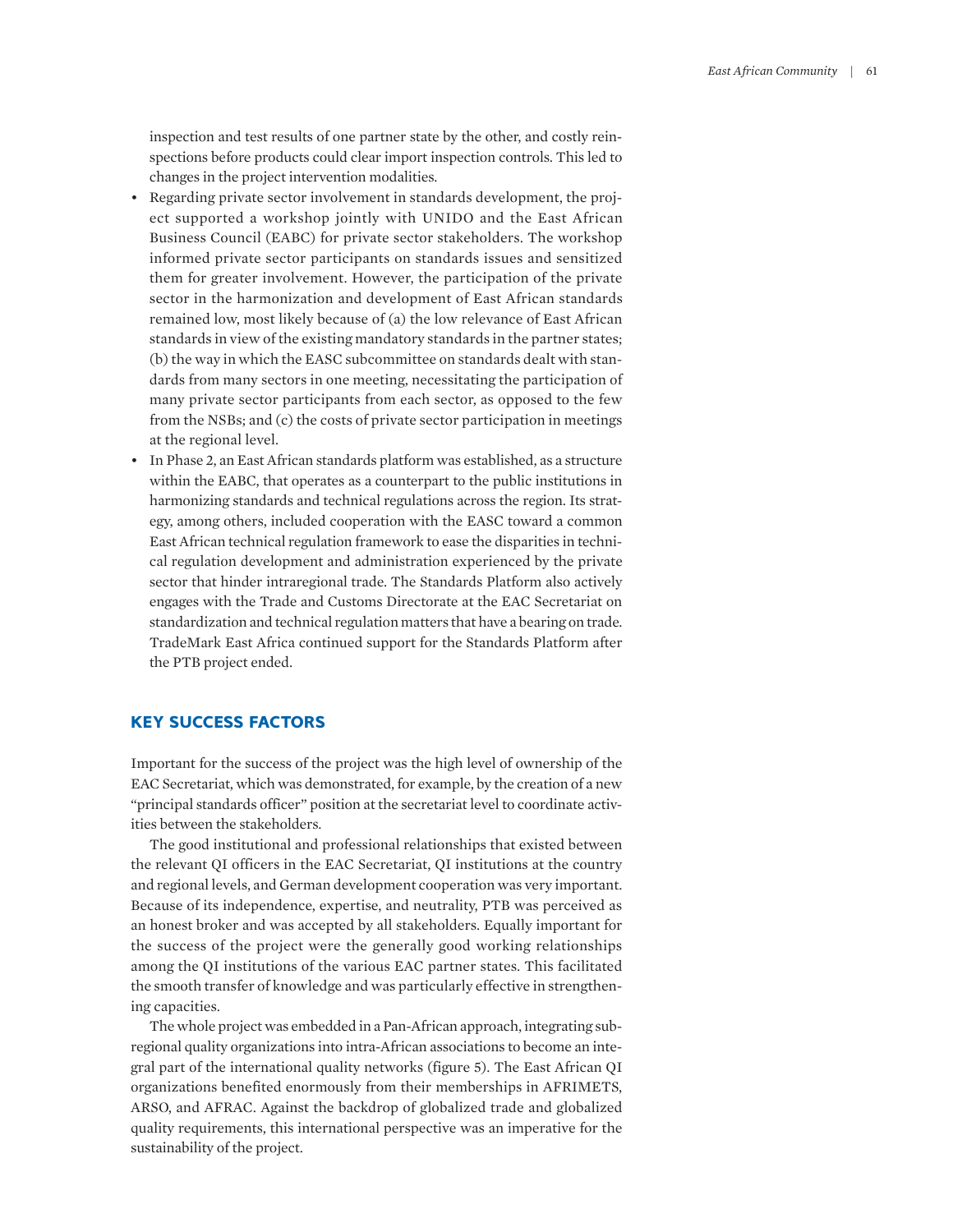The holistic approach of the project, working on the meso level (institutional capacity building) as well as the macro level (policy reform), was also reflected in the close cooperation with other development partner organizations and could be regarded as another factor of success. The project was part of a larger effort by German and international development organizations aimed at regional integration and trade development in the EAC. Coordination took place both within the region and between the head offices of PTB and, for example, UNIDO. The cooperation was of mutual benefit for the development partner organizations and was welcomed by the project partners.

The project provided support at a time when demand for QI services, particularly certification according to ISO quality or environmental management standards, was growing strongly in East Africa. Such growth in demand has apparently enhanced the status that QI institutions have in the eyes of EAC member governments and the private sector, which is another factor for success.

#### **LESSONS LEARNED**

The lessons learned from this intervention relate not only to methodological matters—such as whether the right indicators were set and their relevance for measuring real progress—but also to much broader issues.

Although the project indicators measured the envisaged impact quite well, they could not reflect all aspects that emerged during the implementation period. The design of QI projects is always complex, and that is especially true for this highly interconnected regional project. Therefore, it became necessary to adjust the original project design at intervals in collaboration with the project partner and to incorporate new intervention areas (like the integration of regional QI organizations into Pan-African QI associations) that were not always measured by an indicator. Thus, it is helpful if projects allow for such flexibility.



#### **FIGURE 5 Timeline of QI project interventions and notable achievements, 2000–13**

*Note:* EAAB = East African Accreditation Board. EAC = East African Community. EASC = East African Standards Committee. PTB = National Metrology Institute of Germany. QI = quality infrastructure. SQMT Act = East African Community Standardization, Quality Assurance, Metrology and Testing Act.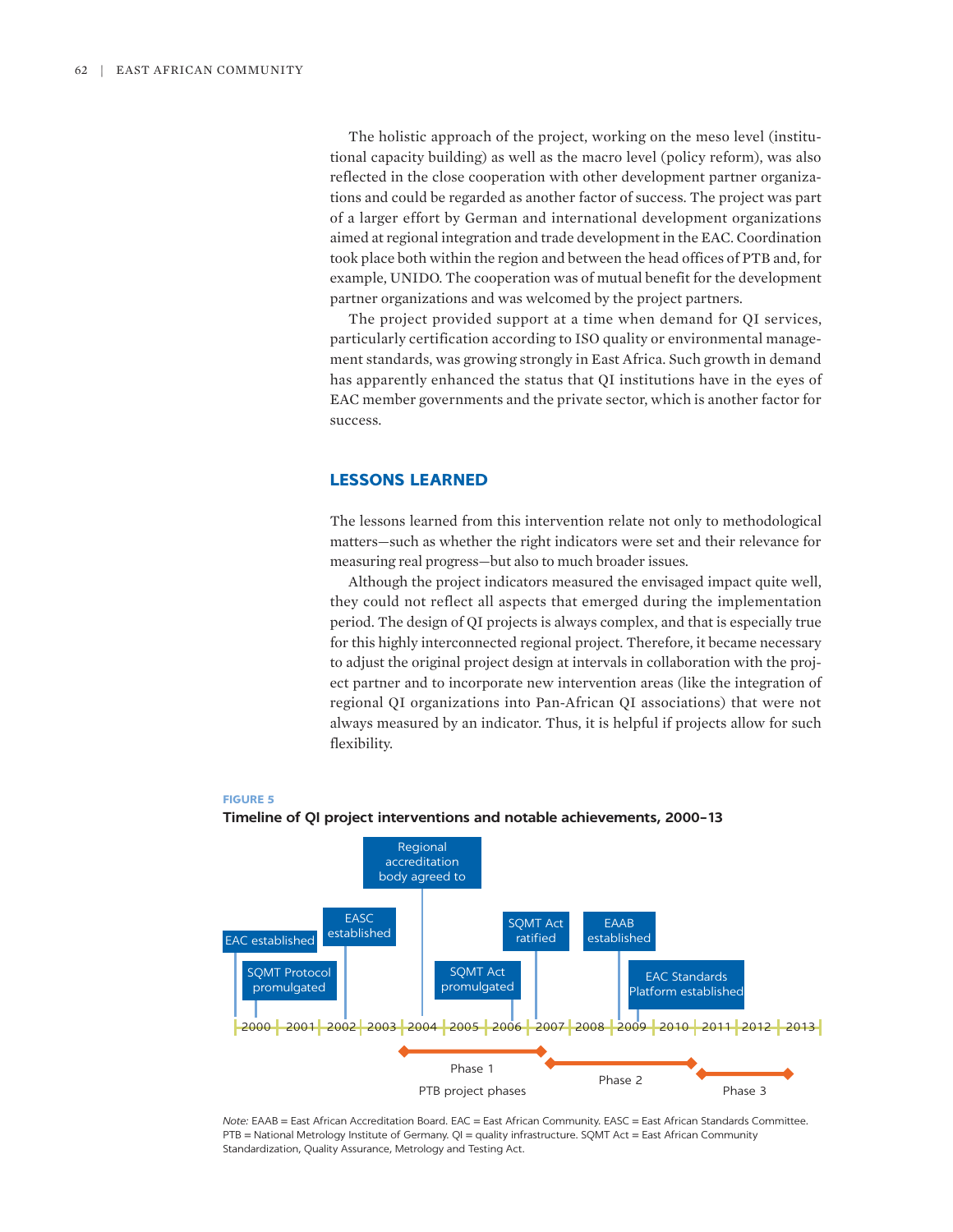An intervention like this one can be considered successful if it achieves a high degree of ownership, innovation, and networking among local stakeholders. This increases the likelihood of realizing a sustainable increase in trade performance and thus poverty reduction (impact level). Consequently, indicators should be defined on the outcome level and concentrate on the measurement of "structural changes" (that is, capacity) and other framework conditions, rather than looking solely at export success or trade performance (such as medium- or long-term outcome or impacts) in order to show whether an intervention is sustainable. Still, changes in trade and economic performance should also be monitored and linked to the intervention.

It became clear during project implementation that regional integration is not yet fully owned by the private sector. The sector still mostly thought nationally and were not sufficiently aware of the benefits of regional harmonization. The private sector sometimes takes time to recognize and appreciate a regionally harmonized QI system. Hence, when implementing similar projects, care should be taken to ensure that the private sector is involved from the beginning, because the public-private dialogue plays a key role in the efficacy of such projects.

Awareness among QI institutions of the close interrelationship between QI and trade also needs to be developed further. In a globalized economy, the role of national QI institutions changes from one of technical or supervisory bodies to one of trade facilitators. They need to recognize the importance of the impact of their services on the economy, meaning they must strengthen their strategic orientation. The project has tried to rise to this challenge by facilitating an enhanced public-private dialogue and organizing a strategic retreat lasting several days for the senior management of QI institutions.

Although the project had a regional focus, the national context proved to be crucial. National concerns must be considered seriously and cannot be disregarded, because laws and decisions agreed to at the regional level have to be implemented and enforced by national authorities. Thus, awareness-building activities and the full transparency of decision-making processes are pivotal issues. Extensive stakeholder consultations may require a great deal of time and financial resources, but they are essential for reaching a sustainable consensus.

The ownership of the project by the EAC Secretariat has been enhanced because of the absence of a separate project office and resident management structure. Furthermore, the lean structure of management and coordination of the project has allowed savings to be made on administrative funds that could then be used for practical support measures.

# **CONCLUSION**

The EAC project, although small in volume, was able to contribute to regional integration and to an understanding of the importance of QI for enhancing trade, both within national administrations and the private sector. A strong element of the project was the partnership between institutions that are closely related in terms of their roles and their own professional understanding, thus facilitating knowledge transfer and capacity development. The strong links of the East African QI system to supraregional associations produced a win-win situation, and the EAC economy is profiting from this Africa-wide alignment of regional approaches.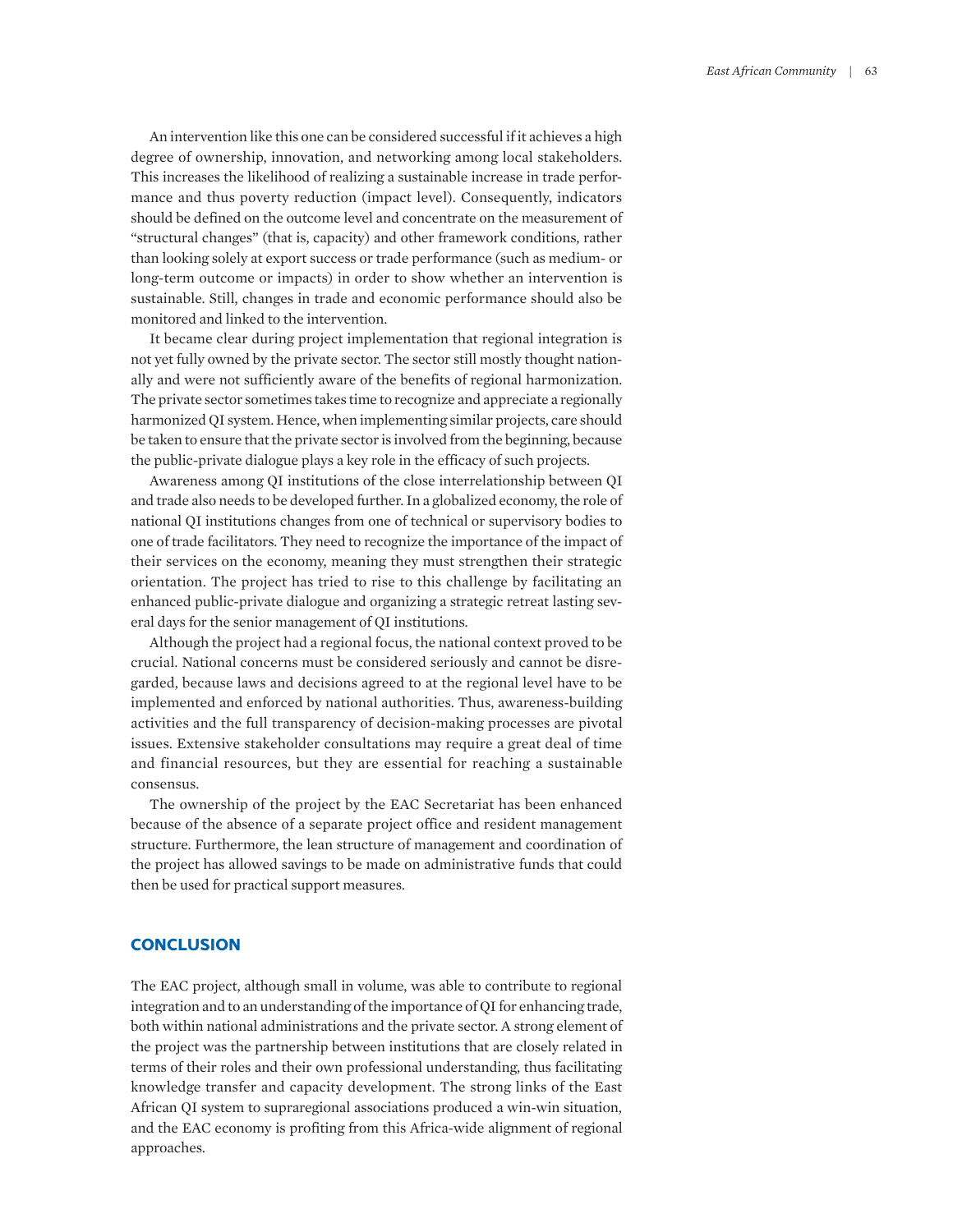The East African economy has benefited from the improvement and harmonization of the QI system in many ways. Owing to mutual recognition of product certification marks, streamlined inspection procedures, and regional standards, cross-border trade has become easier, and products are able to comply with quality requirements in new export markets. The lack of private sector participation has remained a worrying factor, even though the project provided for specific private sector interventions in the second and third phases. Ensuring strong private sector involvement right from the beginning is therefore indicated for future projects.

# **NOTES**

- 1. South Sudan was approved as the sixth member of the EAC in March 2016. At the time of writing, it still had to ratify the treaty to formally accede to the EAC.
- 2. "The Treaty for the Establishment of the East African Community," signed November 30, 1999, and entered into force July 7, 2000 (since amended December 14, 2006, and August 20, 2007): https://www.eac.int/documents/category/key-documents.
- 3. "Protocol on Standardization, Quality Assurance, Metrology and Testing," East African Community Secretariat, Arusha, Tanzania: http://repository.eac.int/handle/11671/1644.
- 4. "The East African Community Standardization, Quality Assurance, Metrology and Testing Act, 2006," published August 1, 2007, East African Community Supplement No. 1, *Gazette of East African Community* Vol. AT 1-003, No. 002: http://www.eac-quality.net /fileadmin/eac\_quality/user\_documents/3\_pdf/EAC\_SQMT\_Act\_\_2006\_Scan\_.pdf. The details of this act are described in section 3.2.1.
- 5. "NQI" is the abbreviation of National Quality Infrastructure in the original project documentation. In this case study, "QI" denotes "quality infrastructure," and the abbreviation is further identified as being regional or national.
- 6. Proficiency testing is the determination of an individual laboratory's performance in conducting specific tests or measurements and the monitoring of its continuing performance through the use of interlaboratory comparisons.
- 7. Current standard ISO/IEC 17065:2012 is titled "Conformity Assessment—Requirements for Bodies Certifying Products, Processes and Services": https://www.iso.org /standard/46568.html. Current standard ISO/IEC 15189:2012 is titled "Medical Laboratories—Requirements for Quality and Competence": https://www.iso.org /standard/56115.html.
- 8. The Paris Declaration was the result of a meeting of more than 100 high-income and low- to middle-income countries in Paris in 2005. It lays out a practical, action-oriented road map to improve the quality of aid and its impact on development, putting in place a series of specific measures for implementation and establishing performance indicators that assess progress. It also calls for an international monitoring system to ensure that donors and recipients hold each other accountable—a feature that is unique among international agreements. It is arranged around five principles: (a) *Ownership*, meaning low- and middle-income countries set their own strategies for poverty reduction, improve their institutions, and tackle corruption; (a) *Alignment*, meaning donor countries align behind these objectives and use local systems; (c) *Harmonization*, meaning donor countries coordinate, simplify procedures, and share information to avoid duplication; (d) *Results*, meaning low- and middle-income countries and donors shift focus to development results and results get measured; and (v) *Mutual accountability*, meaning donors and partners are accountable for development results. Many developing projects established after 2005 incorporated these principles. (See "The Paris Declaration on Aid Effectiveness," Organisation for Economic Co-operation and Development: https://www.oecd.org/dac/effectiveness/parisdeclarationandaccraagendaforaction.htm.)
- 9. Measurement uncertainty is a parameter that characterizes the dispersion of values that could reasonably be attributed to the measurand (that is, the quantity to be measured). Metrology service providers strive to minimize the measurement uncertainty—that is, by providing accuracy of measurement levels as high as is technically possible.